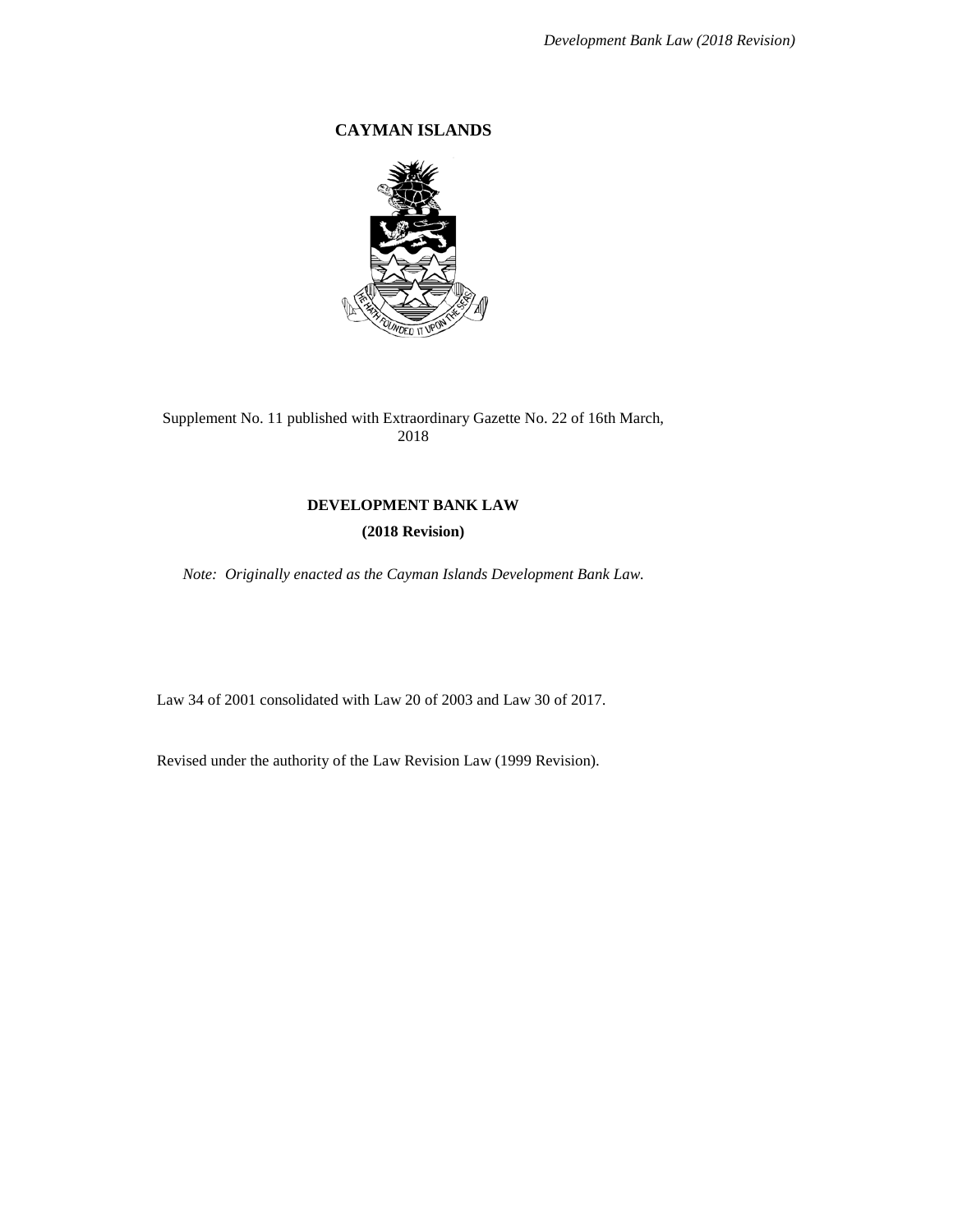Originally enacted -

Law 34 of 2001-5th December, 2001 Law 20 of 2003-3rd October, 2003 Law 30 of 2017-27th March, 2017.

Consolidated and revised this 28th day of February, 2018.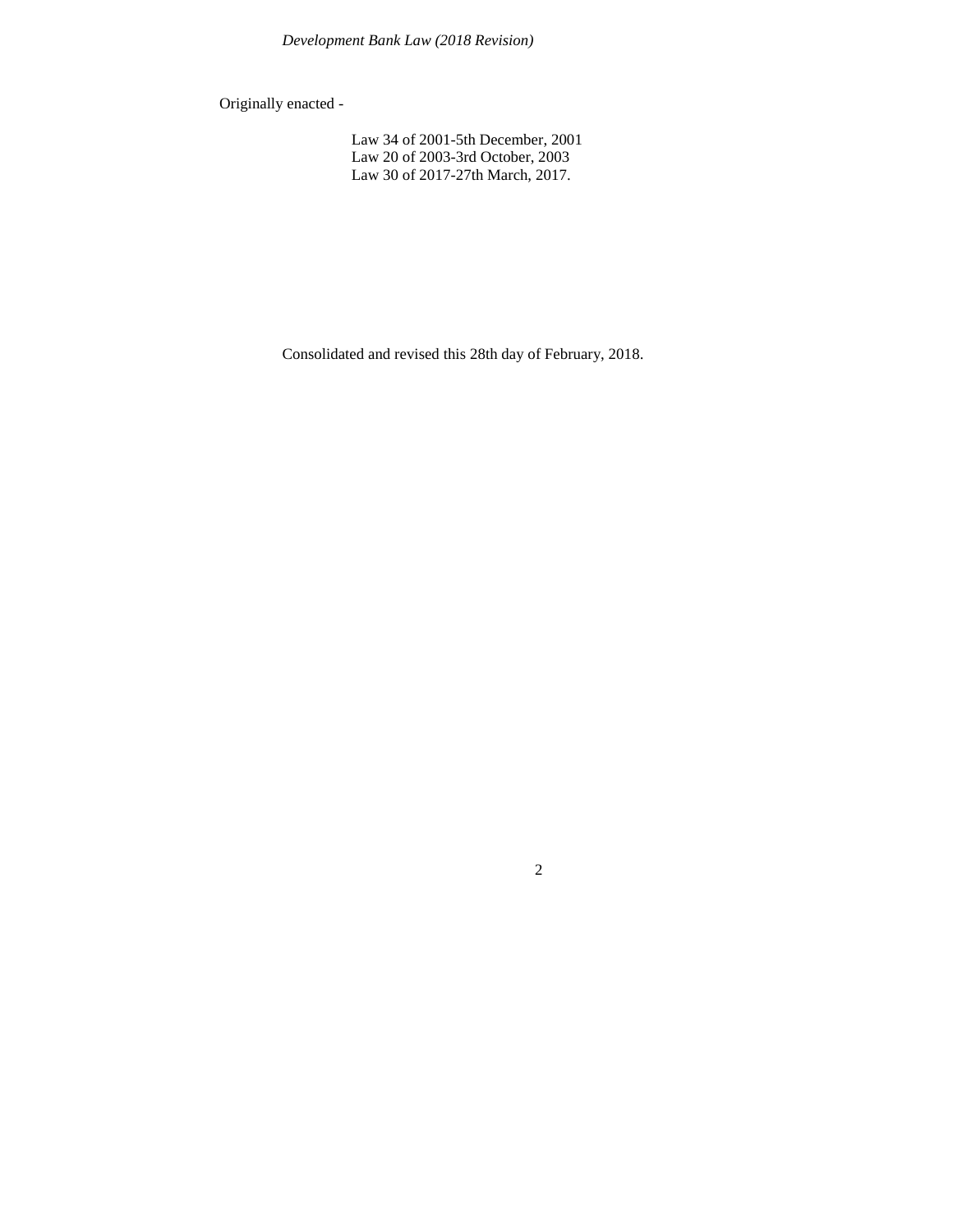## **DEVELOPMENT BANK LAW**

# **(2018 Revision)**

# **ARRANGEMENT OF SECTIONS**

### **Introductory**

- 1. Short title
- 2. Definitions

#### **Establishment of Cayman Islands Development Bank**

3. Cayman Islands Development Bank

### **Management of Bank**

- 4. Board of directors
- 5. Appointment of senior officers
- 6. Appointment of legal and other advisers
- 7. Functions of general manager
- 8. Power to delegate
- 9. Functions and powers of Bank
- 10. Vesting of land in Bank
- 11. Agricultural and Industrial Development Board and Housing Development Corporation
- 12. Directions by Minister
- 13. Powers of Bank

## **Finances of Bank**

- 14. Authorised capital
- 15. Funds of Bank
- 16. Power to borrow
- 17. Government guarantee
- 18. Delegation of power to give guarantee
- 19. Limitation on borrowing activities
- 20. Reserve fund
- 21. Accounts
- 22. Annual report

# **Regulation by Monetary Authority**

- 23. Regulation by Monetary Authority
- 24. Power of Authority in relation to Bank
- 25. Power of search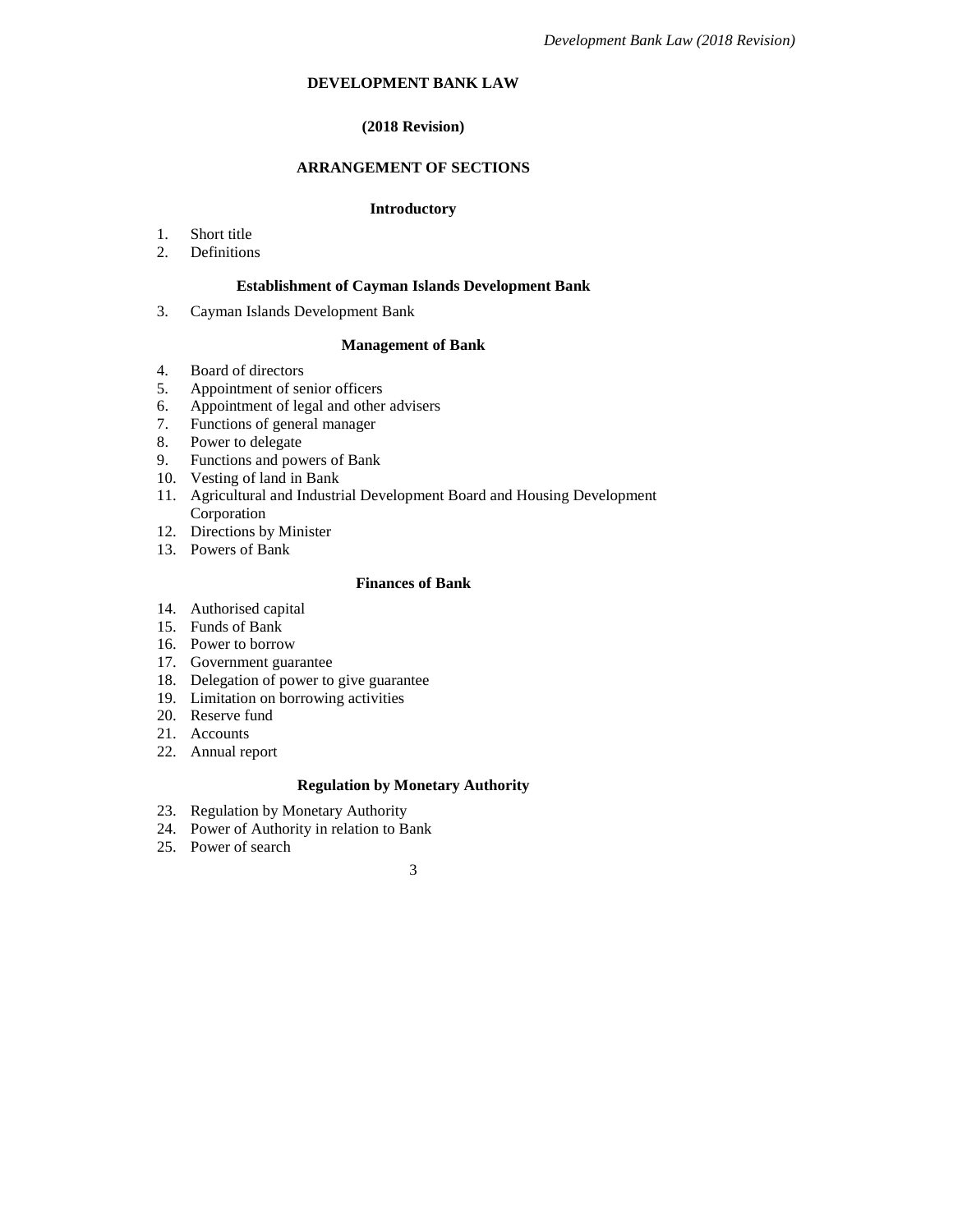# **General and Supplementary**

- 26. Liabilities of members and insurance
- 27. Restrictions on disclosure of information
- 28. Exemptions
- 29. Application of loans
- 30. Offences and time limit for prosecutions
- 31. Regulations
- 32. Policy guidelines
- 33. Power of Bank to appoint a receiver
- 34. Transitional provisions

First Schedule: Cayman Islands Development Bank - Board of Directors Second Schedule: Powers and functions of Agricultural and Industrial Development Board and Housing Development Corporation hereby transferred to and vested in Bank

4

Third Schedule: Transitional provisions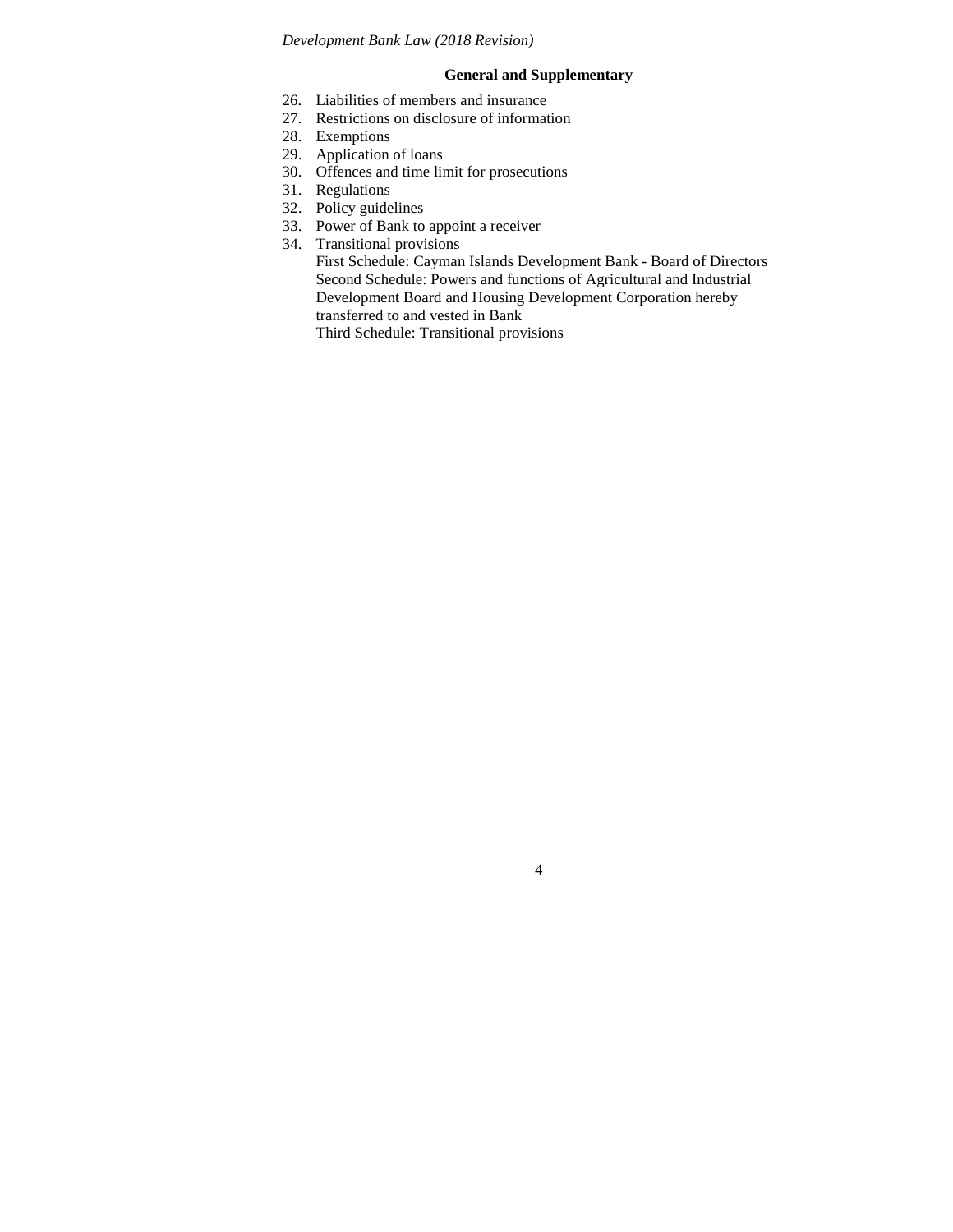### **DEVELOPMENT BANK LAW**

### **(2018 Revision)**

#### **Introductory**

| 1.                                                                        | This Law may be cited as the Development Bank Law (2018 Revision).            | Short title   |
|---------------------------------------------------------------------------|-------------------------------------------------------------------------------|---------------|
|                                                                           | 2. In this Law -                                                              | Definitions   |
| "Authority" means the Cayman Islands Monetary Authority established under |                                                                               |               |
|                                                                           | section $5(1)$ of the Monetary Authority Law (2018 Revision) and includes any | 2018 Revision |

"Bank" means the Cayman Islands Development Bank established under section 3;

employee of the Cayman Islands Monetary Authority acting under the Authority's

"Board" means the Board of directors of the Bank as constituted under this Law;

"Court" means the Grand Court;

authorisation;

"director" means a director of the Board;

"enterprise" means an agricultural enterprise, an industrial enterprise, a tourism enterprise, an educational enterprise, a housing enterprise, a fishing enterprise, a services enterprise or any other enterprise that may be approved from time to time by the Minister;

"industry" includes any commercial activity, and "industrial" has a corresponding meaning; and

"Minister" means the Minister for the time being responsible for the Bank.

#### **Establishment of Cayman Islands Development Bank**

3. (1) There is established in accordance with this Law a body corporate called the Cayman Islands Development Bank having perpetual succession and a common seal and which shall in its corporate name be capable of entering into contracts, of suing and of being sued, or acquiring, holding, mortgaging, leasing and otherwise disposing of all kinds of property movable or immovable.

(2) The principal office of the Bank shall be situated in Grand Cayman and the Bank may establish branch offices elsewhere in the Islands.

Cayman Islands Development Bank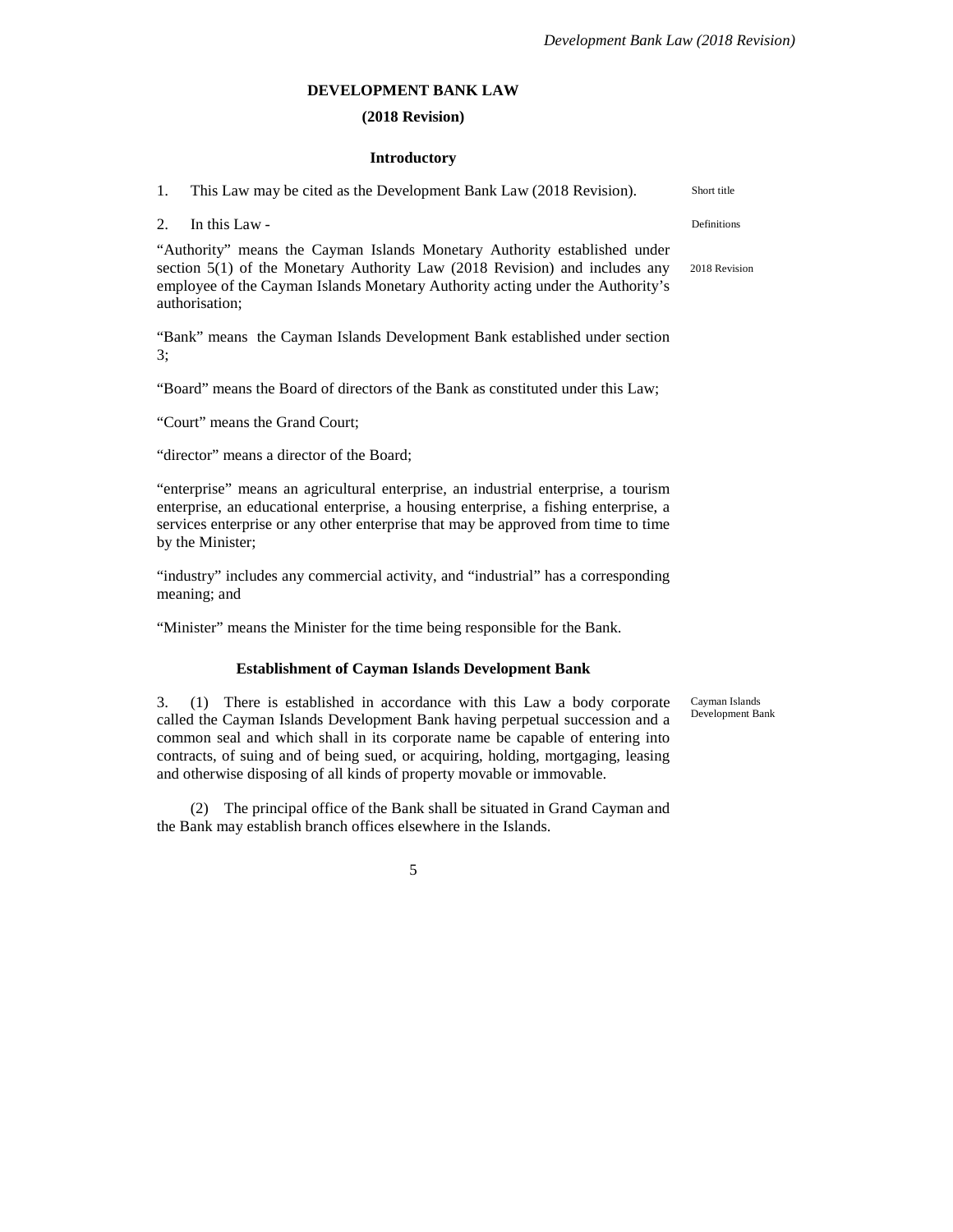(3) Service upon the Bank of any document shall be executed by delivering or sending the document by registered post addressed to the general manager at the principal office.

(4) It shall be within the capacity of the Bank as a statutory corporation to do such things and to enter into such transactions as are incidental or conducive to the performance of any of its functions under this Law.

#### **Management of Bank**

Board of directors

4. (1) There shall be a Board of directors of the Bank who, subject to this Law, shall be responsible for the policy of the Bank and the general administration of its affairs and business.

- (2) The Board shall consist of
	- (a) seven directors appointed by the Cabinet in accordance with the First Schedule; and
	- (b) the following *ex officio* members who shall be non-voting members of the Board -
		- (i) the Chief Officer in the Ministry charged with responsibility for the Bank or that Chief Officer's designate; and
		- (ii) the Financial Secretary or the Financial Secretary's designate.
- (3) The First Schedule shall have effect with respect to the Board.

Appointment of senior officers

5. (1) The Board shall appoint a general manager who shall be the chief executive officer of the Bank.

(2) The general manager shall be appointed for such period and on such terms and conditions as the Board determines.

- (3) The Board shall appoint officers to be responsible for
	- (a) managing the loan portfolio and the loan administration process of the Bank;
	- (b) managing and recording the funds of the Bank and managing all financial transactions of the Bank; and
	- (c) establishing, maintaining and reviewing the internal controls established by the Bank in order to assess compliance with the established policies of the Bank.
- (4) The Board may also -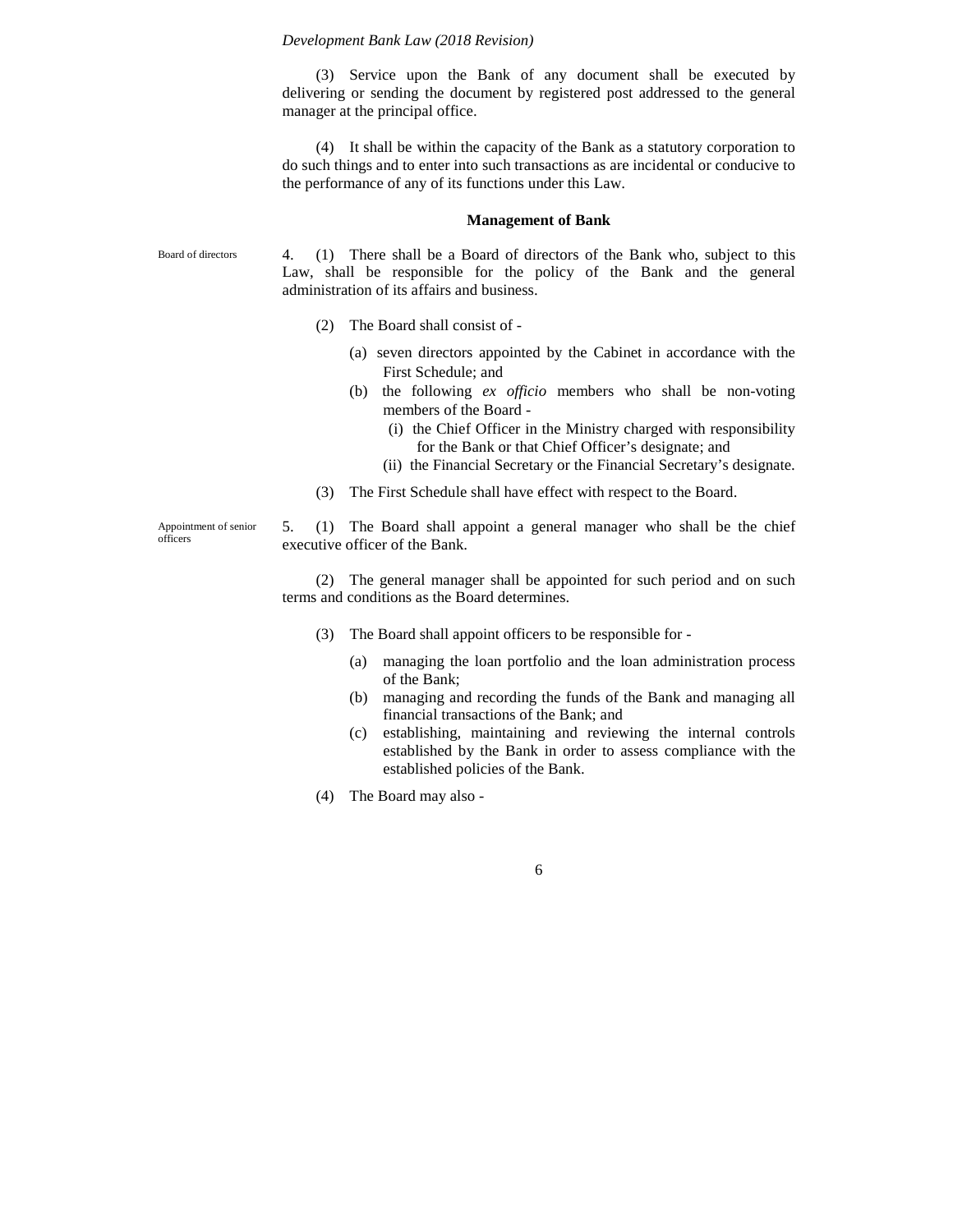- (a) appoint such other officers and servants as it may determine are necessary to enable it to carry out its functions on such terms and conditions as it considers necessary;
- (b) pay to its officers and servants such remuneration and allowances as it thinks fit; and
- (c) pay to all officers in respect of them such pensions, or provide and maintain for them such pension schemes, as it so determines subject to the Public Service Pensions Law (2017 Revision).

(5) The Cabinet may, subject to such conditions as he may impose, approve of the appointment of any public officer in the service of Government by way of secondment to any office with the Bank, and any public officer so appointed shall, in relation to pension, gratuity or other allowance and to other rights and obligations as a public officer, be treated as continuing in the service of the Government.

6. The Board may appoint a legal adviser or such other adviser whom the Board considers necessary for the fulfilment of its functions under this Law.

7. (1) The general manager shall -

- (a) be responsible for the proper management of the affairs of the Bank and shall be accountable to the Board for the daily administration of the Bank;
- (b) be responsible for carrying out the functions of the Bank in accordance with the decisions of the Board;
- (c) provide technical advice and guidance on matters of policy and strategic planning; and
- (d) assign to any other officers and servants of the Bank such duties as he may think fit for the performance of the Bank's functions.

(2) In the absence of the general manager, the Board may appoint any person to act as general manager upon such terms and conditions as it may determine, and any person so appointed may exercise all the powers and duties pertaining to the office of the general manager under this Law.

8. (1) Subject to this Law, the Bank may delegate to any director of the Board, to any committee appointed by the Board or to the general manager of the Bank such one or more of the Bank's functions, together with any powers which the Bank determines is necessary or expedient to enable that director, committee or the general manager to carry out a delegated function as the Bank thinks fit.

- (2) The Bank may not delegate
	- (a) its powers to borrow or raise capital;
	- (b) its powers to make charges;

7

2017 Revision

Appointment of legal and other advisers

Functions of general manager

Power to delegate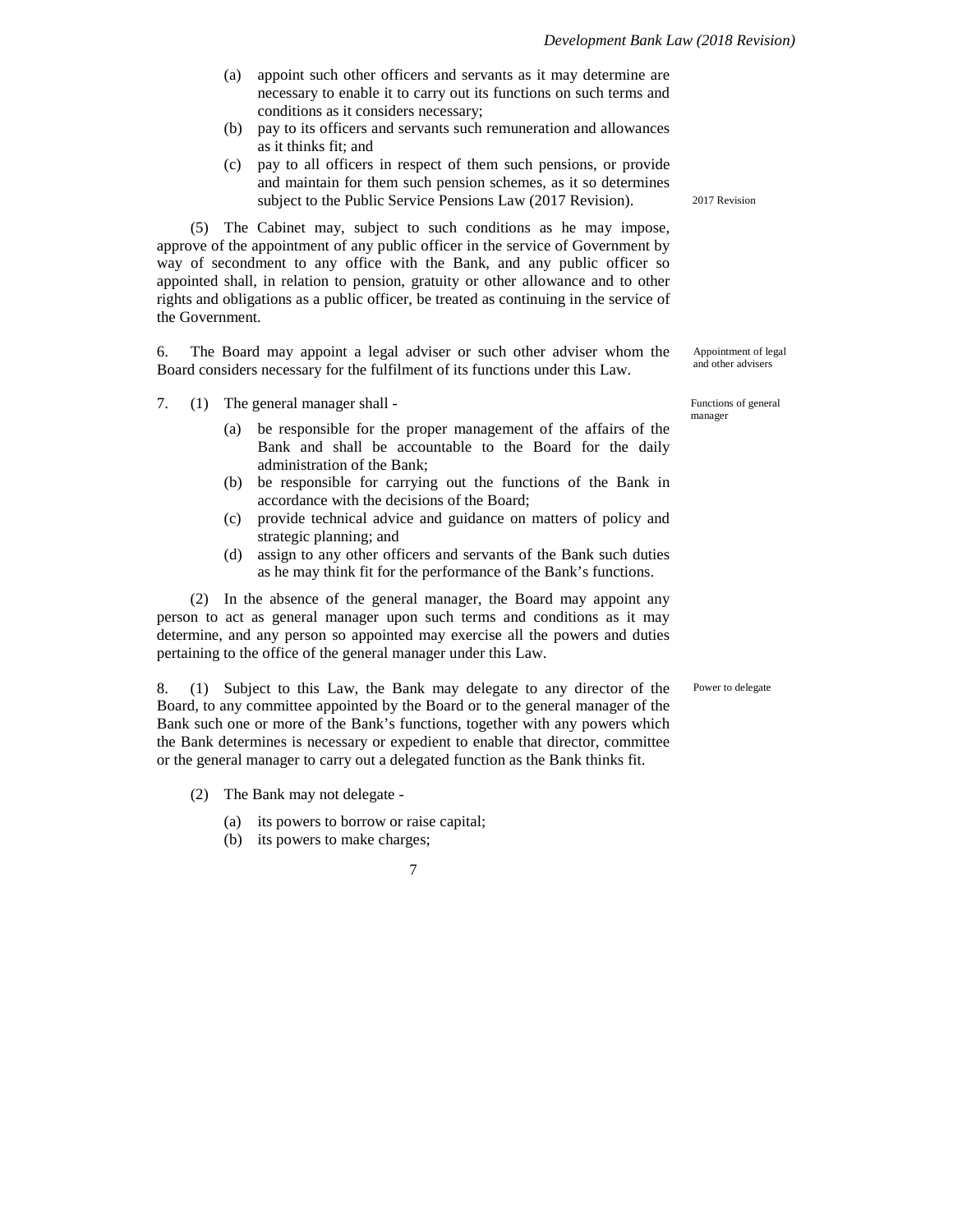- (c) its powers to enter into agreements for the occupation or management of premises by the Bank; or
- (d) its powers under section 29 or 32.

(3) Every delegation under this section shall be in writing and shall be revocable by the Bank, but no such delegation shall prevent the exercise by the Bank of any delegated authority.

Functions and powers of Bank

9. (1) It shall be the function of the Bank to mobilise and provide finance for and promote and facilitate the expansion and strengthening of the economic development of the Islands.

(2) In particular and without prejudice to the generality of subsection (1), the Bank may -

- (a) accept on deposit any funds or any kind of securities from the Government, a public or statutory authority, a co-operative or friendly society or any person or body whether within or outside the Islands;
- (b) make all payments duly authorised by a depositor with the Bank;
- (c) make loans or advances or provide any form of credit to the Government, a public or statutory authority, a co-operative or friendly society or any person or body within the Islands for the financing of any enterprise or project;
- (d) make loans or advances or provide any form of credit to any enterprise;
- (e) provide any form of assistance to any enterprise whether in the form of expertise or technical or managerial advice or participation in the share capital or management thereof;
- (f) provide finance in order to promote and facilitate development in the Islands and the establishment, management, acquisition or disposal of any enterprise or business in agriculture, industry, electronic commerce, tourism, housing and human resource development;
- (g) provide finance to persons for courses of education (including academic, technical and vocational training at local and overseas institutions) which are considered by the Bank to be beneficial or needed in the Islands;
- (h) promote agricultural, tourism and industrial development and investment in the Islands;
- (i) provide finance for the purpose of building and the acquisition of houses, for the improvement of dwellings and for the provision of dwellings for letting or for sale by construction, conversion, improvement or otherwise upon such terms and conditions as the Bank may decide;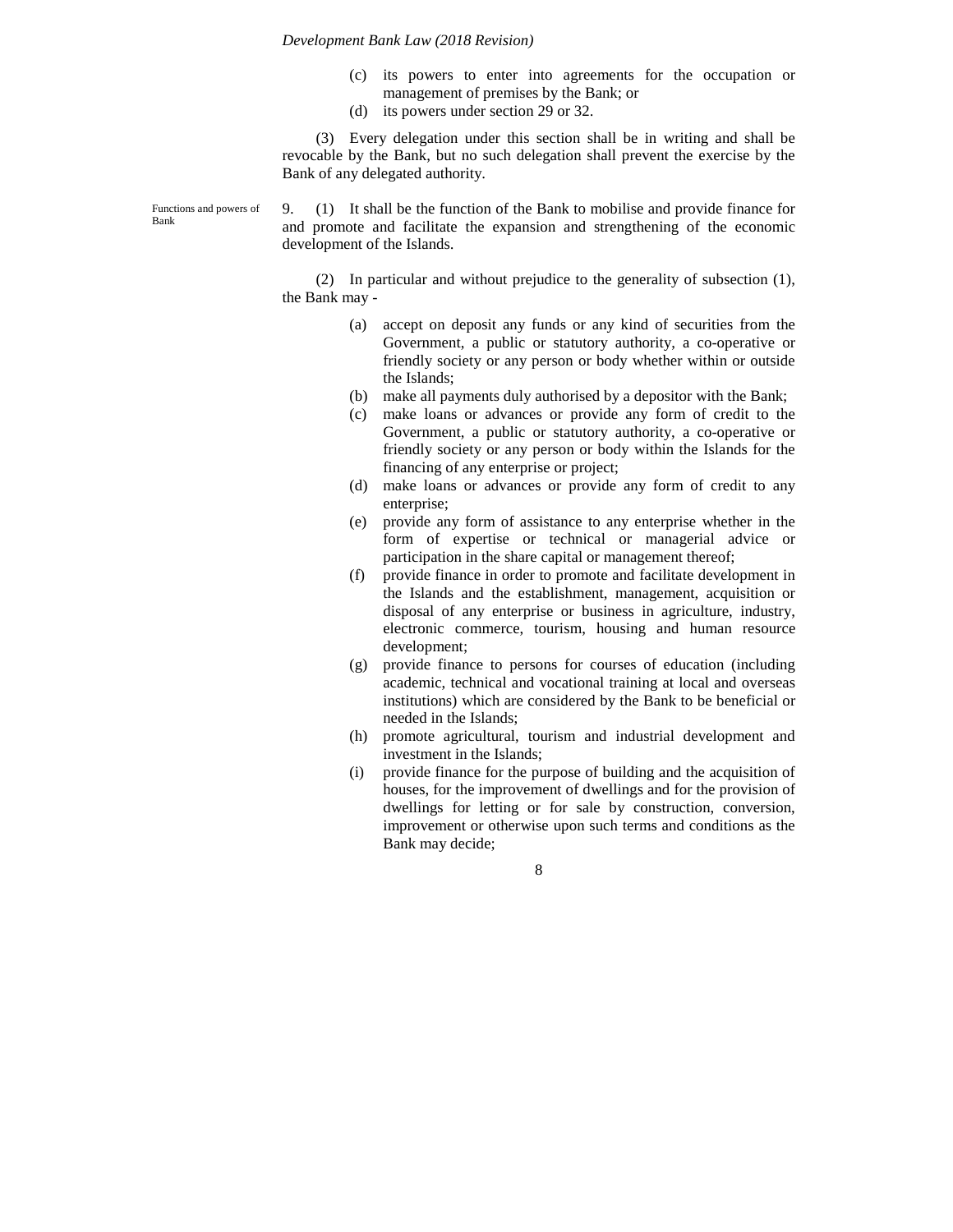- (j) undertake, in the Islands, such other projects and programmes as the Cabinet may approve;
- (k) undertake and formulate any studies which the Bank considers necessary for the performance of its functions or conducive to any of its functions;
- (l) enter into any contract with or act as agent or trustee for or representative of the Government or any person, agent or body within or outside the Islands; and
- (m) give advice, financial counselling, management consulting and technical assistance in relation to any function specified in this subsection.

(3) In addition to any function or power possessed by the Bank under this or any other law, the Bank shall have power, subject to this Law and any regulations made hereunder, to do any thing and to enter into any arrangement or transaction which, in the opinion of the Bank, is necessary to ensure the proper discharge of its functions or powers.

(4) The powers and functions of the Agricultural and Industrial Development Board and the Housing Development Corporation as set out in the Second Schedule are transferred to the Bank.

- (5) In carrying out its functions the Bank shall have regard to
	- (a) the principles of normal accepted development banking practice; and
	- (b) the economic and commercial merits of any undertaking or activity it plans to initiate, assist or develop.

10. The Governor or the Cabinet may vest in the Bank any land owned by the Government in accordance with the Governor (Vesting of Lands) Law (2005 Revision).

11. (1) The Agricultural and Industrial Development Board and the Housing Development Corporation are dissolved.

(2) The Second Schedule shall have effect with respect to the dissolution of the Agricultural and Industrial Development Board and the Housing Development Corporation and the transfer of powers and functions under section 9(4).

(3) The powers and functions of the Agricultural and Industrial Development Board and the Housing Development Corporation shall be deemed always to have included the functions of preparing for the enactment of this Law.

Vesting of land in Bank

2005 Revision

Agricultural and Industrial Development Board and Housing Development Corporation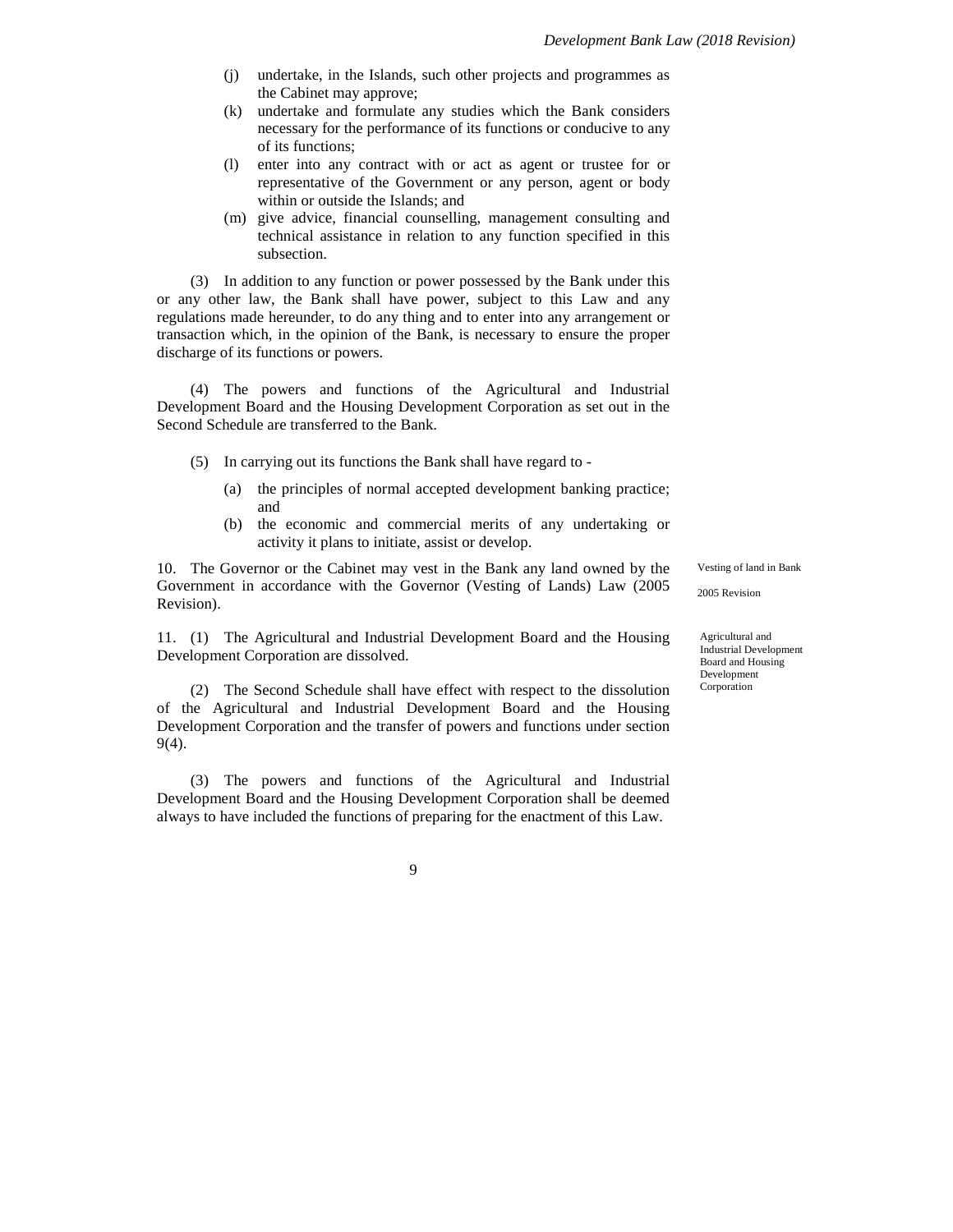Directions by Minister

12. (1) In the exercise of its powers and discharge of its functions, the Bank shall conform with any general directions on matters of policy given to it by the Minister in the public interest.

(2) The Board of Directors shall give to the Minister such information or advice as he may require as to the performance of its functions under this Law.

(3) When the Board of Directors determines that compliance with such a direction would be commercially or otherwise unsound the Board of Directors shall not be under any duty to comply with it until the Cabinet has given the Board of Directors a written undertaking that the Government will reimburse the Board of Directors for any losses incurred in relation to that compliance.

Powers of Bank

- 13. (1) For the purposes of carrying out its functions, the Bank may
	- (a) enter into contracts and other agreements, including agreements for the occupation or management of premises by the Bank;
	- (b) provide an advisory service to give advice and disseminate information about matters relating to -
		- (i) housing, mortgage finance and the maintenance of dwellings;
		- (ii) courses of education; and
		- (iii) agricultural, industrial and tourism development and investment;
	- (c) make such charges, as the Bank may determine, for the provision of any service provided under paragraph (b); and
	- (d) borrow money and otherwise raise capital in accordance with section 16.

(2) To the extent necessary for the undertaking of any functions approved by the Cabinet under section 9(2)(j), the Bank may -

- (a) acquire, hold, manage and dispose of land and other property;
- (b) lay out, construct, repair and maintain buildings, and provide, repair and maintain amenities and facilities the Bank determines are necessary or desirable for the occupation of dwellings; and
- (c) acquire the property, rights and liabilities of a person, company or other body which is engaged in an agricultural or industrial business, and carry on that business.
- (3) The Bank shall not grant a loan
	- (a) to a director of the Board or a member of the Legislative Assembly;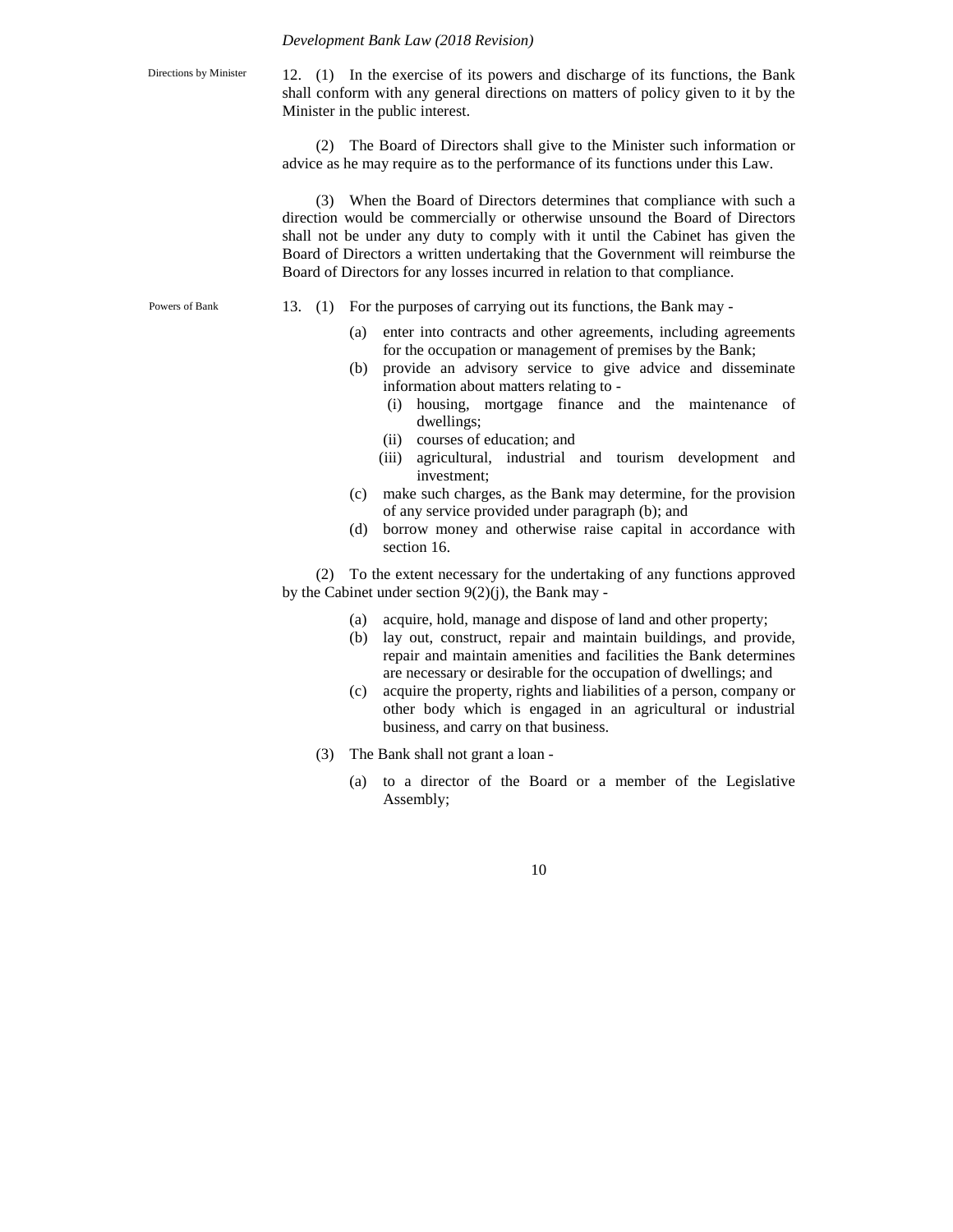- (b) to a body corporate or an unincorporated body controlled by any director of the Board or any member of the Legislative Assembly; or
- (c) to the immediate family of any director of the Board or any member of the Legislative Assembly.

(3A) The following persons are prohibited from acting as a personal guarantor in support of a loan from the Bank -

- (a) a Member of the Legislative Assembly;
- (b) a Member of the Board of Directors; or
- (c) a senior employee of the Bank.
- (4) In this section -

"immediate family" means spouse, son and daughter.

#### **Finances of Bank**

14. (1) The authorised capital of the Bank shall be fifty million dollars and may be increased, from time to time, by regulations made by the Cabinet.

(2) On the establishment of the Bank, such portion of the authorised capital as the Cabinet may decide shall be subscribed and paid up by Government, and shall be held on behalf of the Government by the person nominated by order by the Cabinet for the time being.

(3) The paid up portion of the authorised capital shall not be less than three per cent of the authorised capital and may be increased from time to time by such amount as the Cabinet may approve.

15. (1) The funds available for the purpose of enabling the Bank to perform its functions under this Law shall consist of -

Funds of Bank

Authorised capital

- (a) equity capital;
- (b) such sums as may be provided for those purposes in the estimates of revenue and expenditure of the Islands;
- (c) money borrowed and capital obtained by the Bank under section 16;
- (d) funds received by the Bank in relation to arrangements for all lending programmes, including the repayment of loans and interest, charges and fees;

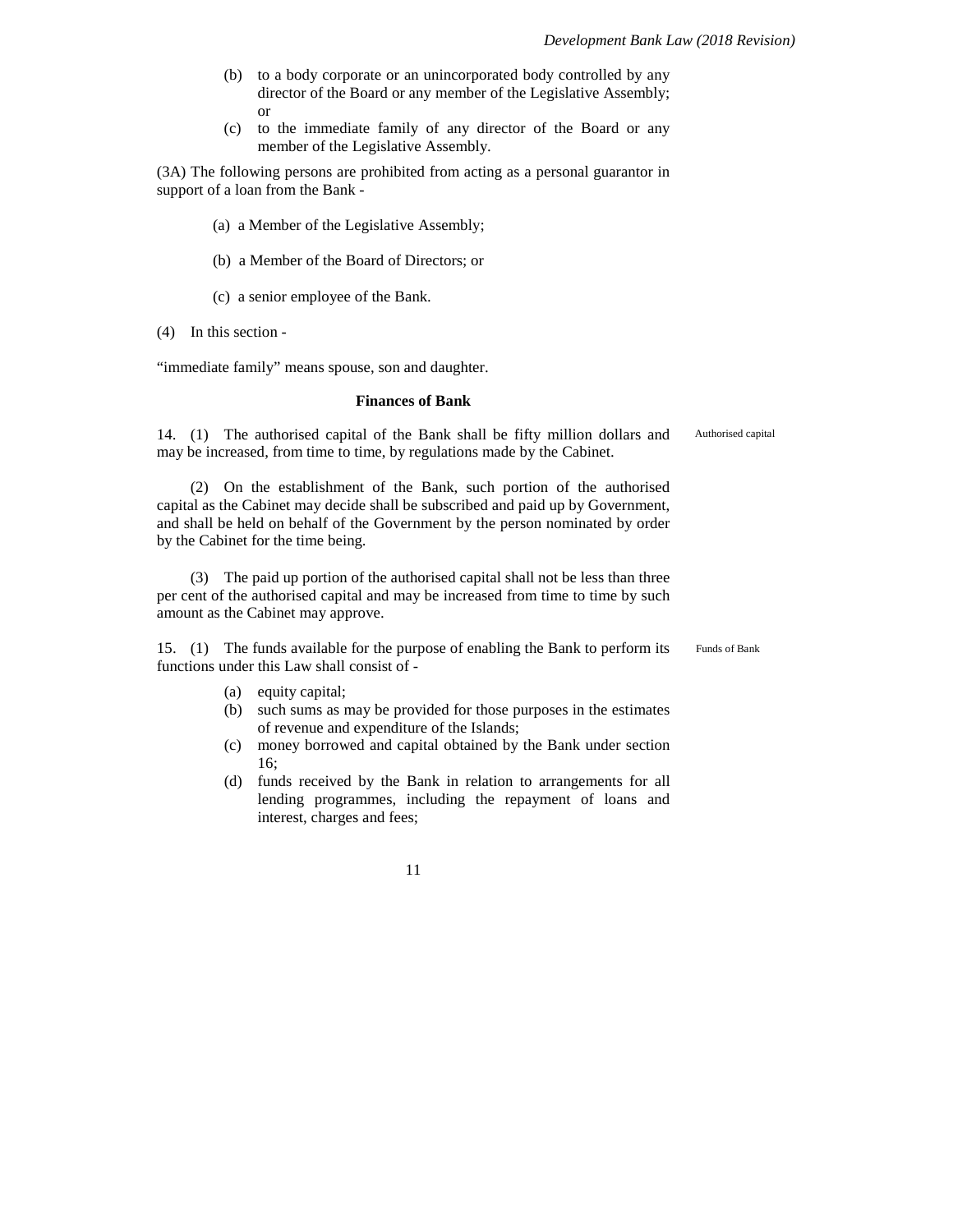- (e) such sums as may be received by the Bank in relation to any functions carried on under section 9; and
- (f) any other funds received by or made available to the Bank under and in accordance with this Law.

(2) The Bank may invest such of its funds as are not required for the exercise of its functions under this Law.

16. (1) For the purposes of financing any of its functions under this Law, and with the approval of the Cabinet, the Bank may -

(a) borrow money or otherwise raise capital;

- (b) obtain and provide credit;
- (c) give, take or arrange security; and
- (d) issue bonds and debentures.

(2) An approval given by the Cabinet under subsection (1) may be limited by such conditions in respect of any borrowing, credit or security as the Cabinet thinks fit.

17. (1) Subject to subsections (2) to (5), the Cabinet may guarantee, in such manner and on such conditions as he thinks fit, the repayment of the principal of, the payment of interest on and the discharge of any other financial obligation in connection with, any sums which the Bank may borrow in exercise of its powers under section 16.

(2) A guarantee under this section shall not be given unless a statement of the proposed guarantee has been laid before the Legislative Assembly and a resolution approving that statement has been passed by the Legislative Assembly.

(3) After a guarantee is given under this section, a statement of the guarantee shall be laid before the Legislative Assembly; and, where any sum is issued for fulfilling a guarantee so given, the Minister shall, as soon as possible after the end of each financial year (beginning with that in which the sum is issued and ending with that in which all liability in respect of the principal of the sum and in respect of interest on the sum is finally discharged), lay before the Legislative Assembly a statement relating to that sum.

(4) Any sums required by the Cabinet for fulfilling a guarantee under this section shall be charged on and issued out of the revenues of the Islands.

(5) If any sums are issued in fulfilling a guarantee given under this section, the Bank shall make to the revenues of the Islands, at such times and in such manner as the Cabinet may from time to time direct, payments of such amounts as the Cabinet may so direct in or towards repayment of the sums so issued and

12

Power to borrow

Government guarantee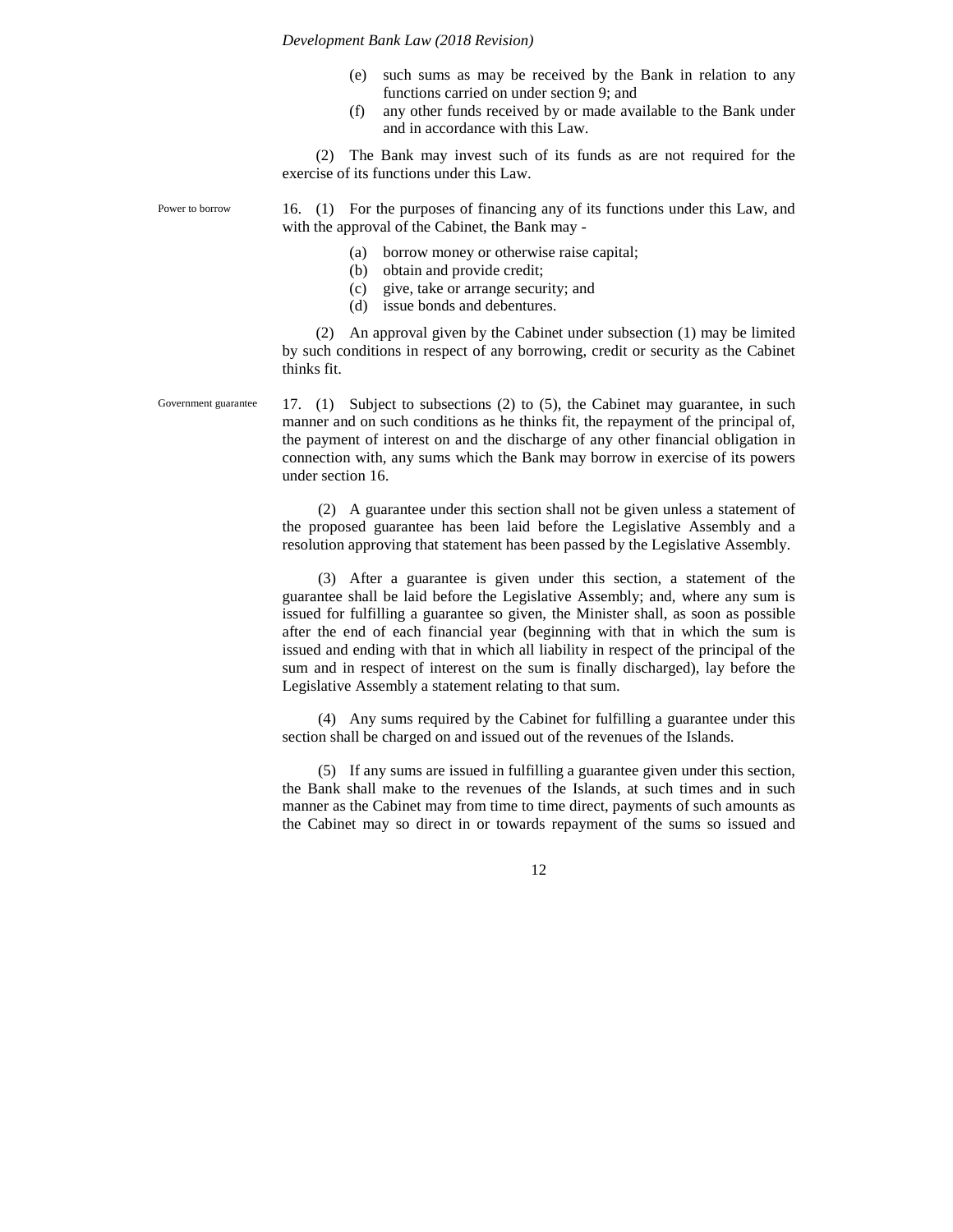payments of interest, at such rate as the Cabinet may so direct, on what is outstanding for the time being in respect of sums so issued.

18. (1) The Cabinet may delegate to the Financial Secretary, either generally or as otherwise provided by the instrument of delegation, the power to give a guarantee under section 17, but such delegation shall not include this power of delegation.

(2) The Financial Secretary shall exercise any power delegated under subsection  $(1)$  in accordance with section 17.

(3) A delegation under subsection (1) may be made subject to such conditions and exceptions as may be prescribed in the instrument of delegation and may be revoked or varied by a subsequent instrument.

(4) The Cabinet may exercise the power to give a guarantee notwithstanding that it has delegated its exercise under this section.

19. The aggregate of the liabilities of the Bank outstanding at any one time including bonds and debentures issued by the Bank shall not, without the written approval of the Cabinet, exceed the amount of the authorised capital or such sum as may be provided for in regulations made under section 31.

20. The Bank shall establish and maintain a reserve fund to which shall be allocated at the end of its financial year not less than twenty per cent of the net income for that financial year whenever the total amount standing to the credit of such reserve is less than the paid-up portion of the authorised capital of the Bank.

21. (1) The Bank shall -

- (a) keep proper accounting records in accordance with generally accepted accounting principles; and
- (b) prepare a statement of accounts in respect of each financial year.

(2) The statement of accounts shall give a true and fair view of the state of the Bank's affairs at the end of the financial year and of its income and expenditure in the financial year.

(3) The statement of accounts shall be audited annually by an auditor who shall be a chartered accountant, a certified public accountant, a firm of professional qualified accountants or other professionally qualified accountant appointed by the Board, after consultation with the Authority.

(4) The Bank shall give to the auditor on request -

13

Delegation of power to give guarantee

Limitation on borrowing activities

Reserve fund

Accounts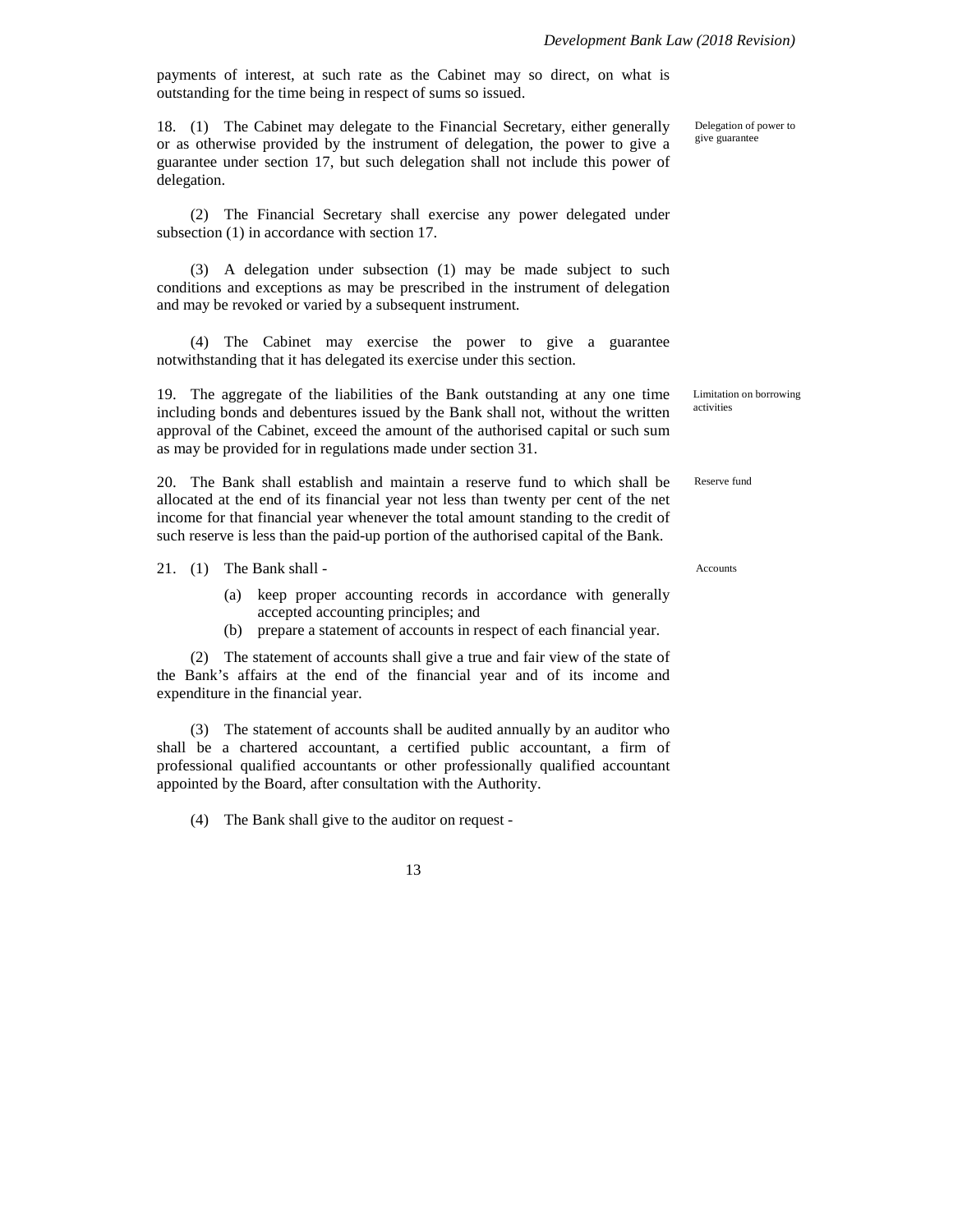- (a) access to all books, documents, and records (including any held by means of computer), and copies of any such items;
- (b) all such information as the auditor may request and which is within the Bank's knowledge and capabilities; and
- (c) copies of the statement of accounts for any previous financial year.

(5) The auditor shall complete his audit and send to the Board copies of his report on the statement of accounts and the Board shall submit the auditor's report annually to the Minister, the Authority and the Financial Secretary within three months of the end of the financial year together with an audited balance sheet and income and expenditure accounts as at the close of the previous financial year.

(6) Every period of twelve months beginning on the 1st January in one year and ending with the 31st December in the next year shall be a financial year of the Bank.

22. (1) As soon as possible after the end of any financial year, and in any event not later than seven months after the end of that year, the Bank shall prepare and submit to the Minister a report, in a form which he has approved, of what has been done in the discharge of the Bank's functions in that year. Annual report

> (2) The Minister shall, as soon as is practicable, lay before the Legislative Assembly copies of the report for any financial year made under subsection (1) together with copies of the statement of accounts and of the auditor's certificate for that year.

### **Regulation by Monetary Authority**

Regulation by Monetary Authority

23. (1) The Bank shall be regulated by the Monetary Authority as provided in this Law.

(2) The Bank shall at all times, as may be specified by the Authority, furnish to the Authority such returns in respect of such of its business as the Authority may specify in writing and in such form as the Authority may reasonably require.

(3) Within three months of the end of the financial year of the Bank, the Bank shall forward to the Authority an auditor's certificate of the existence of adequate procedures to ensure compliance with the Anti-Money Laundering Regulations (2018 Revision) and any Code of Practice which may be issued under sections 113 or 180 of the Proceeds of Crime Law (2018 Revision).

14

2018 Revision

2018 Revision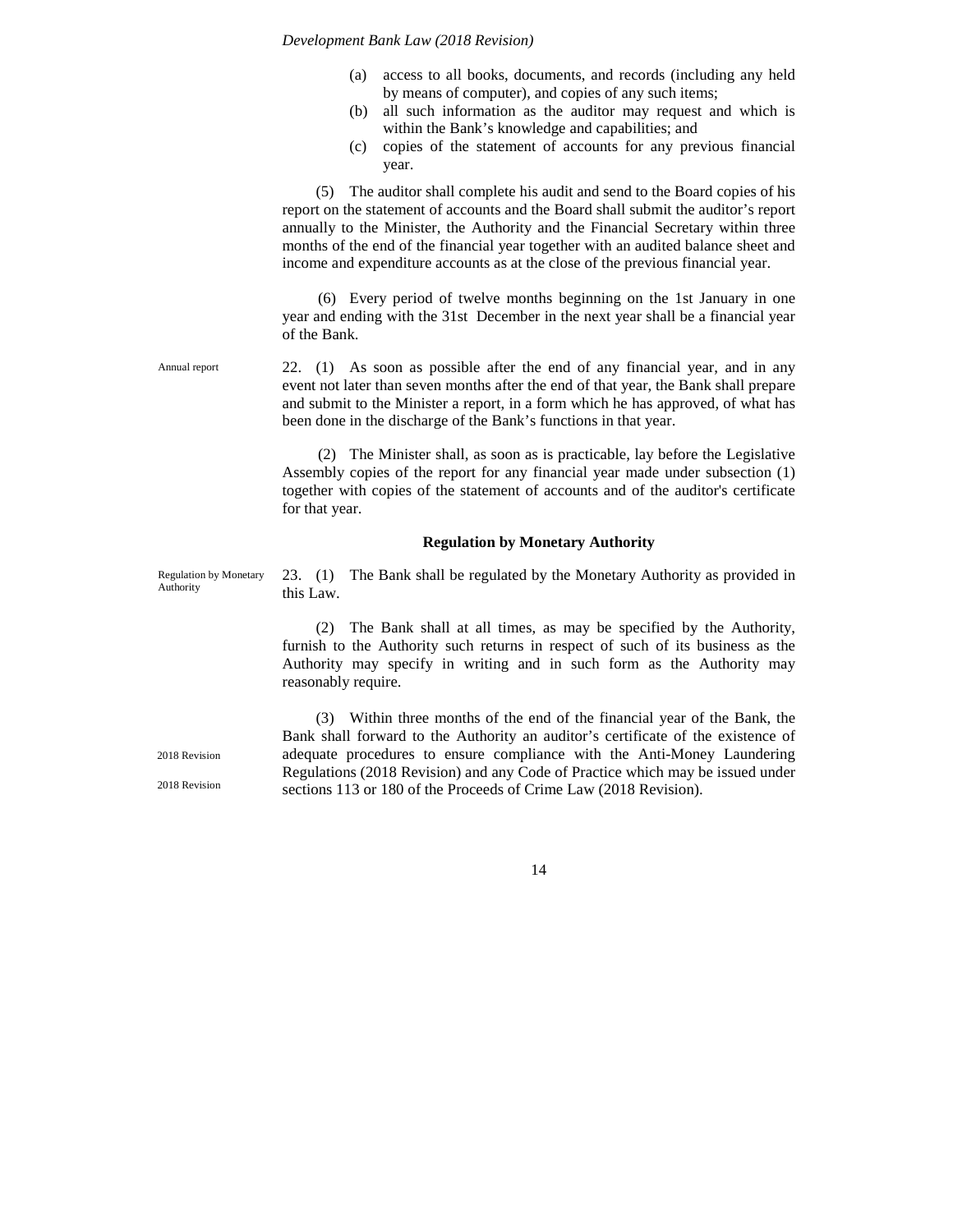(4) The Authority may summon the auditor or any former auditor of the Bank for the purpose of making enquiries into the operations and financial position of the Bank.

(5) Where an auditor is summoned under subsection (4), the Authority shall, in writing, notify the Bank, which shall have the right to attend any meeting held by the Authority with the auditor.

(6) Whenever the Authority thinks fit, it shall examine the affairs or business of the Bank for the purpose of satisfying itself that this Law has been or is being complied with, and that the Bank is in a sound financial position and is carrying on its business in a satisfactory manner.

(7) The Authority shall assist in the investigation of any offence against the laws of the Islands which the Authority has reasonable grounds to believe has or may have been committed by the Bank or by any of its directors or officers in their capacity as such.

(8) In the performance of its functions under this Law and subject to the Monetary Authority Law (2018 Revision), the Authority is entitled at all reasonable times -

- (a) to have access to such books, records, vouchers, documents, cash and securities of the Bank; and
- (b) to request such information, matter or thing from any director or officer of the Bank or any similar person, for such information or explanation as the Authority may reasonably require for the purpose of enabling it to perform its functions under this Law,

and such information shall be provided in such form as the Authority may reasonably require.

(9) If it appears to the Authority that there is reasonable ground for suspecting that an offence against this Law has been or is being committed by the Bank or any director or officer of the Bank, the Authority may, with the approval of the court, take such action as it considers necessary, in the interest of the customers of the Bank to preserve any assets held by the Bank.

(10) Whoever fails to comply with any requirement under subsection (8) by the Authority is guilty of an offence and liable on summary conviction to a fine of five thousand dollars and to imprisonment for six months.

24. (1) Whenever the Authority is of the opinion that -

(a) the Bank is or appears likely to become unable to meet its obligations as they fall due;

Power of Authority in relation to Bank

2018 Revision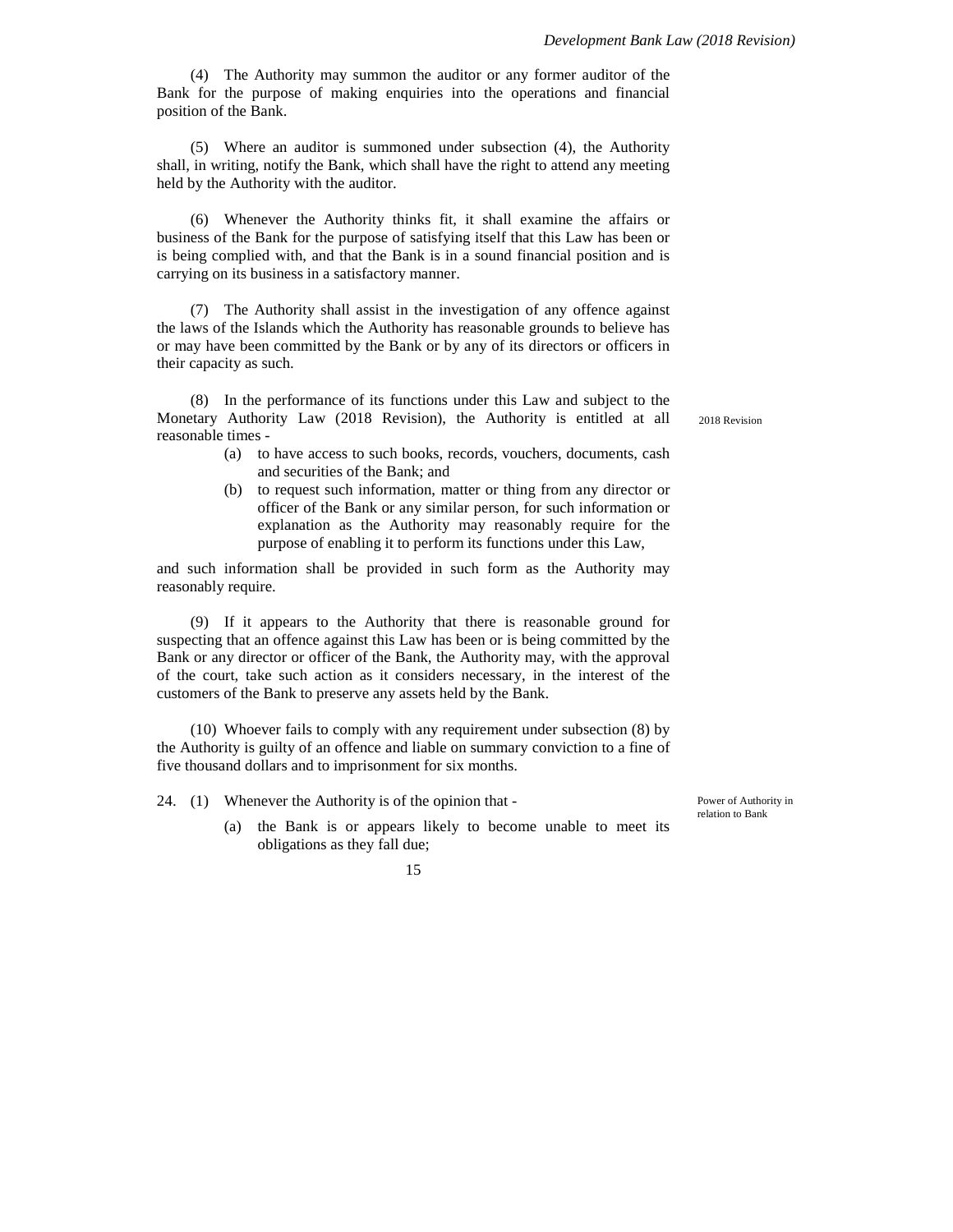- (b) the Bank is carrying on business in a manner detrimental to the public interest or the interest of its customers or creditors;
- (c) the Bank has contravened this Law; or
- (d) there has been or is, on the part of the Bank, its directors or officers, a failure to satisfy any one or more of the criteria of the management requirements set out under this Law,

the Authority may forthwith -

- (i) impose conditions upon the Bank and may amend or revoke any such condition;
- (ii) recommend to the Cabinet that a director or officer of the Bank be substituted;
- (iii) at the expense of the Bank, appoint a person to advise the Bank on the proper conduct of its affairs, and to report to the Authority thereon within three months of the date of his appointment; and
- (iv) require such action to be taken by the Bank as the Authority considers necessary.

(2) A person appointed under subsection (1)(iii) or whose appointment has been extended under subsection (3)(b) shall from time to time at his discretion and, in any case, within three months of the date of his appointment or of the extension of his appointment (as the case may be), prepare and furnish a report to the Authority of the affairs of the Bank and of his recommendations thereon.

- (3) On receipt of a report under subsection (2), the Authority may
	- (a) advise the Cabinet to revoke the appointment of the person appointed under subsection (1)(iii);
	- (b) extend the period of his appointment;
	- (c) subject to such conditions as the Authority may impose, allow the Bank to reorganise its affairs in a manner approved by the Authority; or
	- (d) request that the Bank be wound up, and the Bank shall comply with such request.
- 25. (1) If a Magistrate or Justice of the Peace is satisfied by information on oath given by the Authority that -
	- (a) there is reasonable ground for suspecting that an offence against this Law has been or is being committed and that evidence of the commission of the offence is to be found at any premises specified in the information, or in any vehicle, vessel or aircraft so specified; or
	- (b) any books, records, vouchers, documents, cash or securities which ought to have been produced under section 23 and have not been

16

Power of search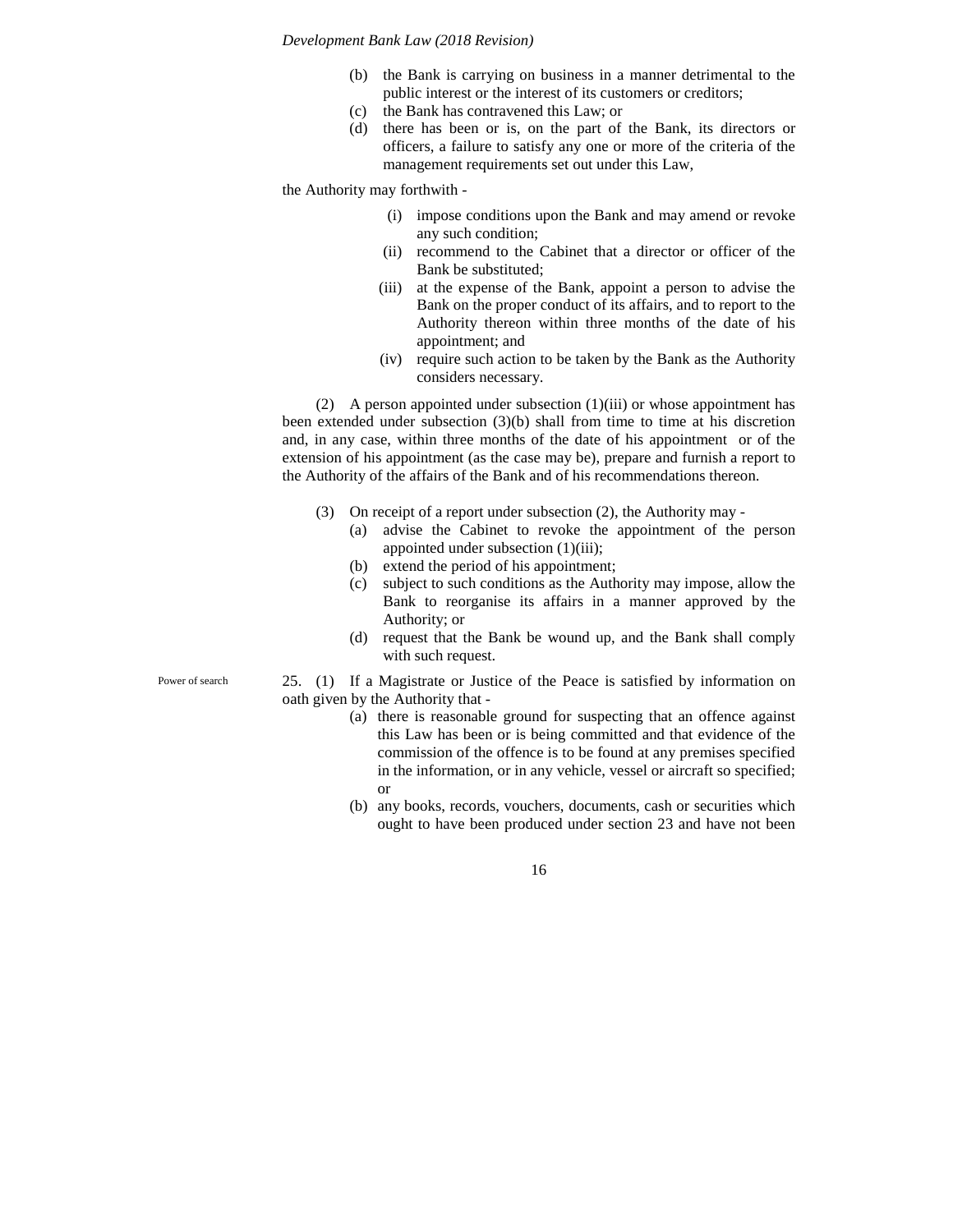produced are to be found at any such premises or in any such vehicle, vessel or aircraft,

he may grant a search warrant authorising the Authority or any constable of the rank of Inspector or above, together with any other person named in the warrant and any other constables to enter the premises specified in the information or, as the case may be, any premises upon which the vehicle, vessel or aircraft so specified may be, at any time within one month from the date of the warrant, and to search such premises or, as the case may be, such vehicle, vessel or aircraft.

(2) The person authorised by any such warrant to search any premises or any vehicle, vessel or aircraft may search every person who is found in or whom he has reasonable grounds to believe to have recently left or to be about to enter those premises or that vehicle, vessel or aircraft, as the case may be, and may seize any books, records, vouchers, documents, cash or securities found in the possession of any such person or in such premises or in such vehicle, vessel or aircraft which he has reasonable grounds for believing ought to have been produced under section 23.

(3) No female shall, in pursuance of any warrant issued under this section, be searched except by a female.

(4) Where, under this section, a person has any power to enter any premises, he may use such force as is reasonably necessary for the purpose of exercising that power.

(5) Whoever obstructs the Authority or any other person in the exercise of any powers conferred under this section is guilty of an offence and liable on summary conviction to a fine of five thousand dollars and to imprisonment for six months.

#### **General and Supplementary**

26. (1) No personal liability shall attach to a director, a member of any committee of the Board or an officer of the Bank in respect of anything done, or omitted to be done in good faith, under this Law.

(2) The Bank may purchase and maintain for a director, a member of any committee of the Board or an officer of the Bank, insurance against a liability which by virtue of this Law would otherwise attach to such person in respect of any negligence, default, breach of duty or breach of trust of which he may be guilty in relation to the Bank.

Liabilities of members and insurance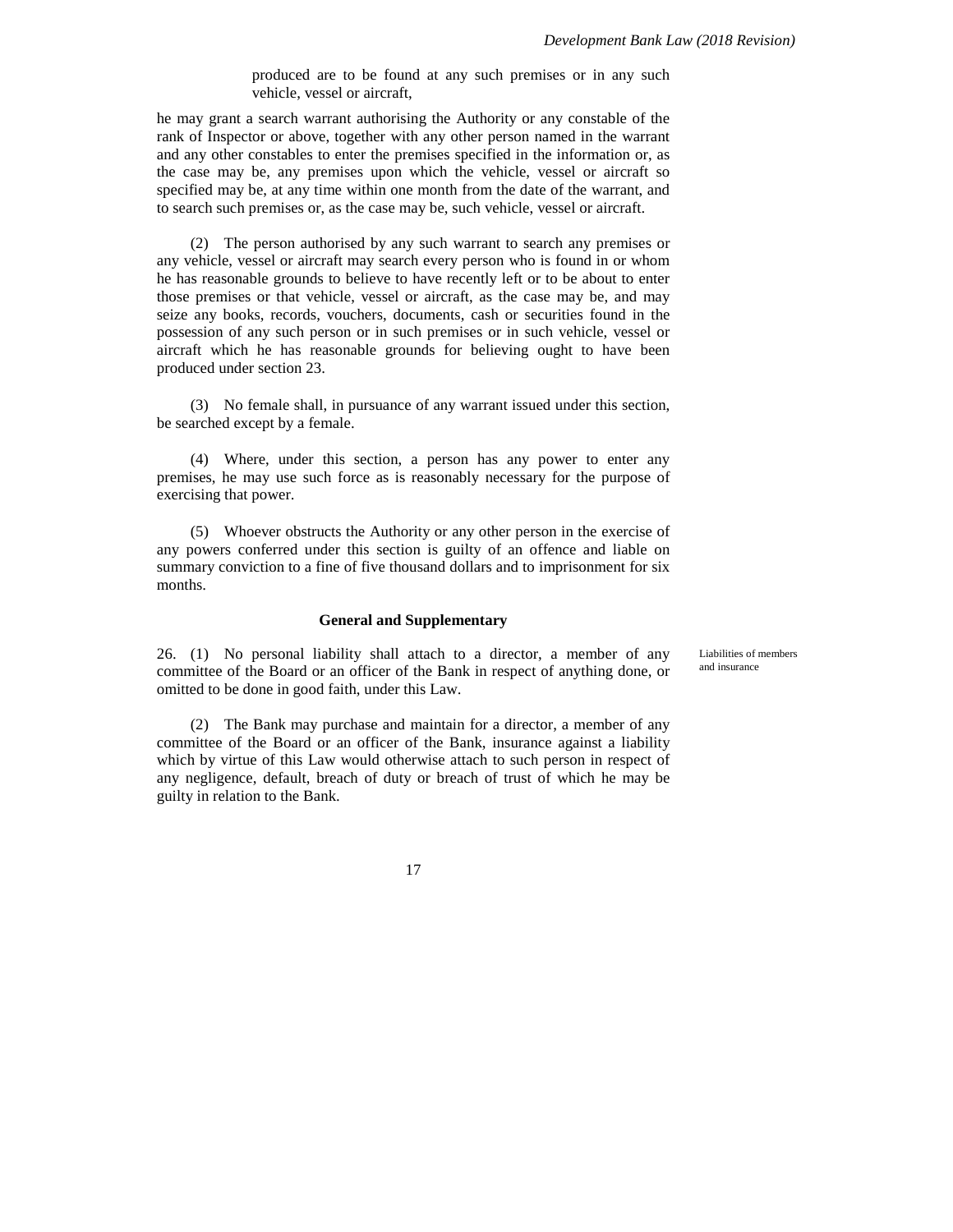Restrictions on disclosure of information

27. (1) No information with respect to any particular individual or particular undertaking (other than the undertaking of the Bank) shall, without the consent of the individual or undertaking, be included in any report laid before the Legislative Assembly under this Law.

(2) No information obtained by any person in the exercise of any power conferred by or under this Law on the Bank or the Board shall be disclosed by him:

Provided that nothing in this subsection shall restrict the disclosure of information -

- (a) made for the purpose of legal proceedings (including arbitration), or for the purpose of any report of such proceedings;
- (b) if, and in so far as, the disclosure is required or authorised by this Law or by the Monetary Authority Law (2018 Revision);
- (c) with the consent of the person by whom the information was furnished; and
- (d) in the form of a summary of similar returns or information by or obtained from a number of persons, being a summary so framed as not to enable particulars relating to any one person or undertaking to be ascertained from it.

(3) Whoever discloses any information in contravention of subsection (2) is guilty of an offence and liable on summary conviction to a fine of ten thousand dollars and to imprisonment for one year, and on conviction on indictment to a fine of fifty thousand dollars and to imprisonment for three years.

28. (1) The Stamp Duty Law (2013 Revision) shall not apply to the Bank in the exercise of its functions under this Law, or to any certificate, receipt, instrument, or other document issued by the Bank.

(2) The Trade and Business Licensing Law (2018 Revision) and the Banks and Trust Companies Law (2018 Revision) shall not apply to the Bank in the exercise of its functions under this Law.

(3) A reference to a Law in this section shall be construed as a reference to that Law as from time to time amended, consolidated, reissued or re-enacted.

Application of loans

- 29. (1) Where the Bank has made a loan under this Law it shall
	- (a) from time to time, make or cause to be made such examination as may be necessary to ensure that the loan is being applied to the purpose for which it was made, and for this purpose may authorise in writing any of its officers or any other person to make the examination, and an officer or person so authorised

18

2018 Revision

Exemptions 2013 Revision

2018 Revisions 2018 Revisions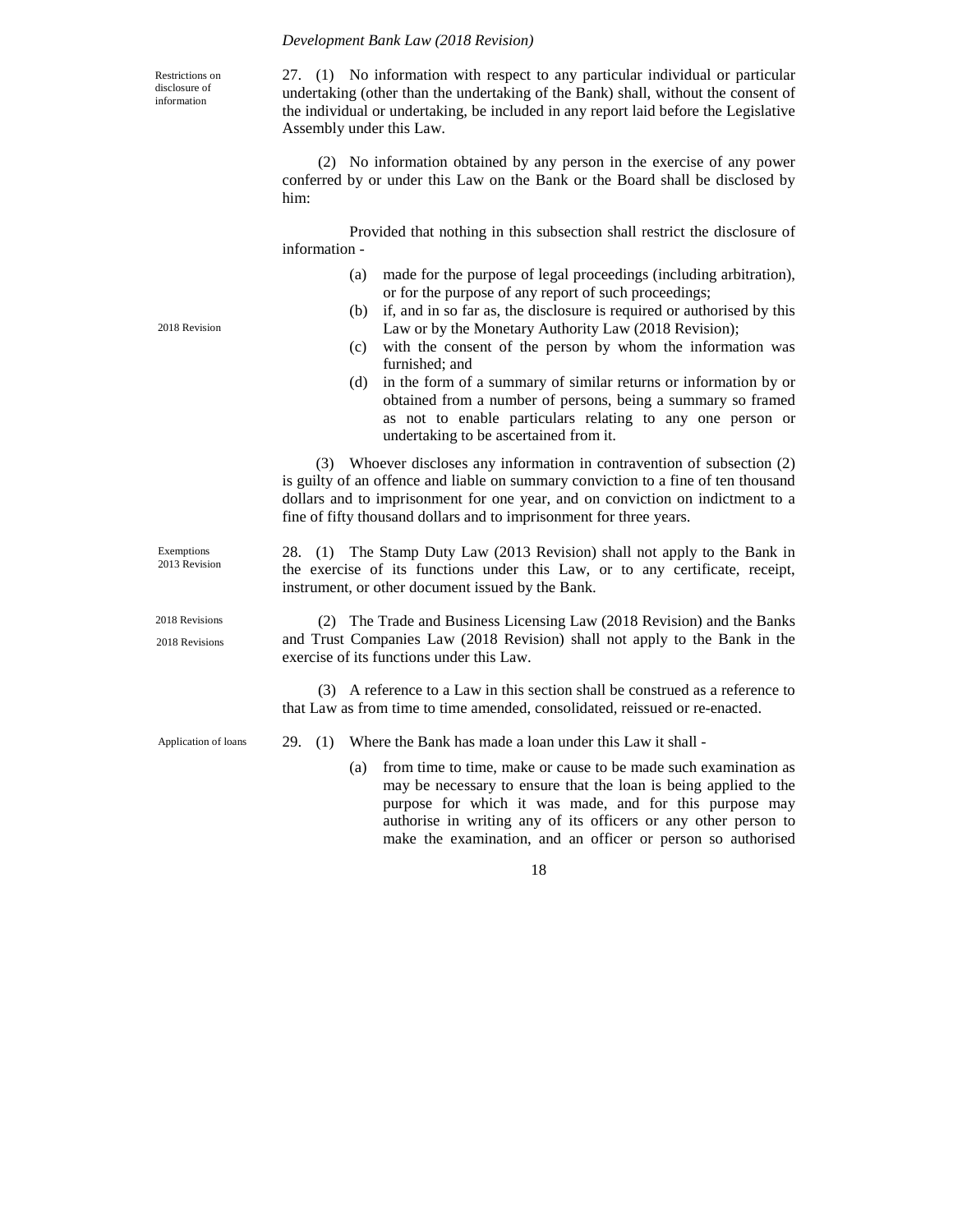shall be entitled to demand the production of all such books, documents and other matters and things as he may consider necessary for the purpose of making the examination; and

(b) require financial statements in such detail as it may be determined to be submitted by the person in receipt of the loan biannually or at shorter intervals at the discretion of the Bank.

(2) Whoever fails to submit any financial statement or to produce any book, document or other matter or thing demanded in accordance with subsection (1) is guilty of an offence.

(3) Where, upon an examination made under paragraph (a) of subsection (1) it appears to the Bank that -

- (a) any sum, being the whole or any part of the loan, has not been applied to the purpose for which the loan was made; or
- (b) any condition imposed in respect of the loan is not being complied with,

it may (without prejudice to any other power or remedy) order that the whole or any part of the loan be applied to the purpose specified in the order, within the time so specified, or that such sum together with any interest due be repaid to the Bank at the expiration of the time specified in the order.

(4) If any such loan has been secured by mortgage or otherwise, and the borrower defaults in complying with the order made in accordance with subsection (3), the Bank may, by notice in writing addressed to the borrower, demand repayment of the loan or any part of the loan on such date as is specified in the notice together with the payment of all interest, fees and charges due on the sum demanded at the date of the notice; and, in default of payment on the specified date, the Bank may sell all or part of the land or other assets mortgaged for the purpose of the loan and take steps to enforce any other security provided by the borrower for the purpose of the loan.

(5) Where any security for a loan under this Law is sold for the purpose of the enforcement of the security the Bank may acquire the whole or part of the property concerned and may hold and manage that property.

### 30. (1) Whoever -

- (a) for the purpose of obtaining a loan or other payment from the Bank for himself or for another, knowingly or recklessly makes a statement which is false or misleading in a material respect;
- (b) applies any loan or other payment made to him by the Bank for a purpose other than that for which the loan or payment was made; or

Offences and time limit for prosecutions

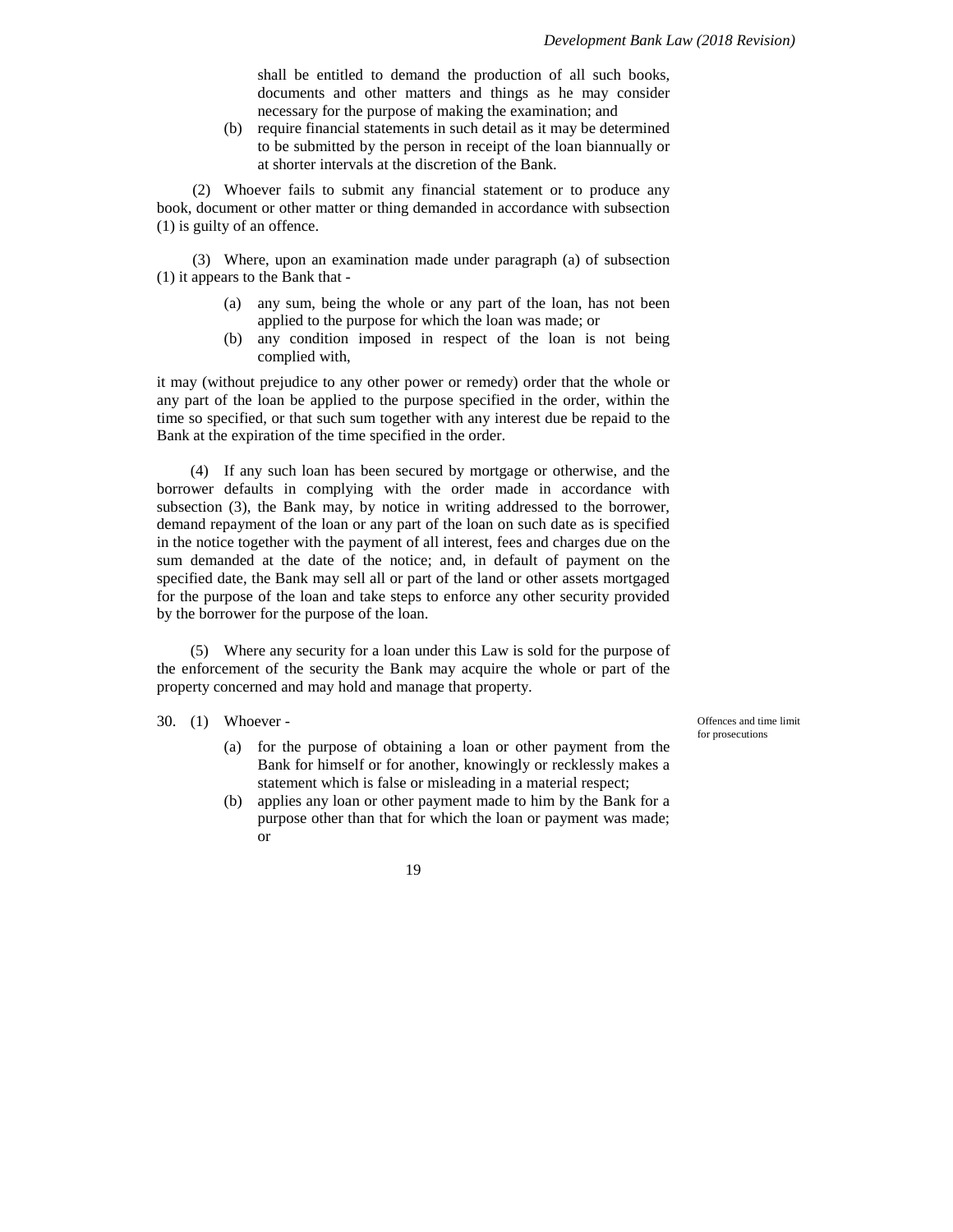(c) knowingly or recklessly jeopardises the security given in relation to a loan or payment made to him by the Bank,

is guilty of an offence and liable on summary conviction to a fine of five thousand dollars and to imprisonment for two years.

(2) Notwithstanding anything in any other enactment, proceedings for an offence under this Law may, subject to subsection (3), be commenced within the period of six months from the date on which evidence sufficient in the opinion of the prosecutor to warrant the proceedings came to his knowledge.

(3) No such proceedings shall be commenced by virtue of this section more than three years after the commission of the offence.

(4) For the purposes of this section, a certificate signed by or on behalf of the prosecutor and stating the date on which evidence sufficient in his opinion to warrant the proceedings came to his knowledge shall be conclusive evidence of that fact.

(5) A certificate stating that matter and purporting to be so signed shall be deemed to be so signed unless the contrary is proved.

31. The Cabinet may make regulations prescribing anything which may be or is required to be prescribed under this Law.

32. (1) The Bank may formulate policy guidelines and procedures that it considers necessary or expedient for the purpose of enabling it to carry out its functions under this Law.

(2) Without prejudice to the generality of subsection (1), the policy guidelines made by the Bank may make provision -

- (a) governing the proceedings of the Bank and the manner and transaction of its business;
- (b) prescribing the limits of net worth of borrowers in respect of certain categories of loans, the limits within which loans may be made, the methods of disbursement, and of securing loans made under this Law;
- (c) prescribing the periods within which loans made under this Law shall be repayable;
- (d) prescribing the manner in which documents, cheques and instruments of any description shall be signed or executed on behalf of the Bank or by other parties in transactions in connection with the Bank's exercise of its functions;

20

Regulations

Policy guidelines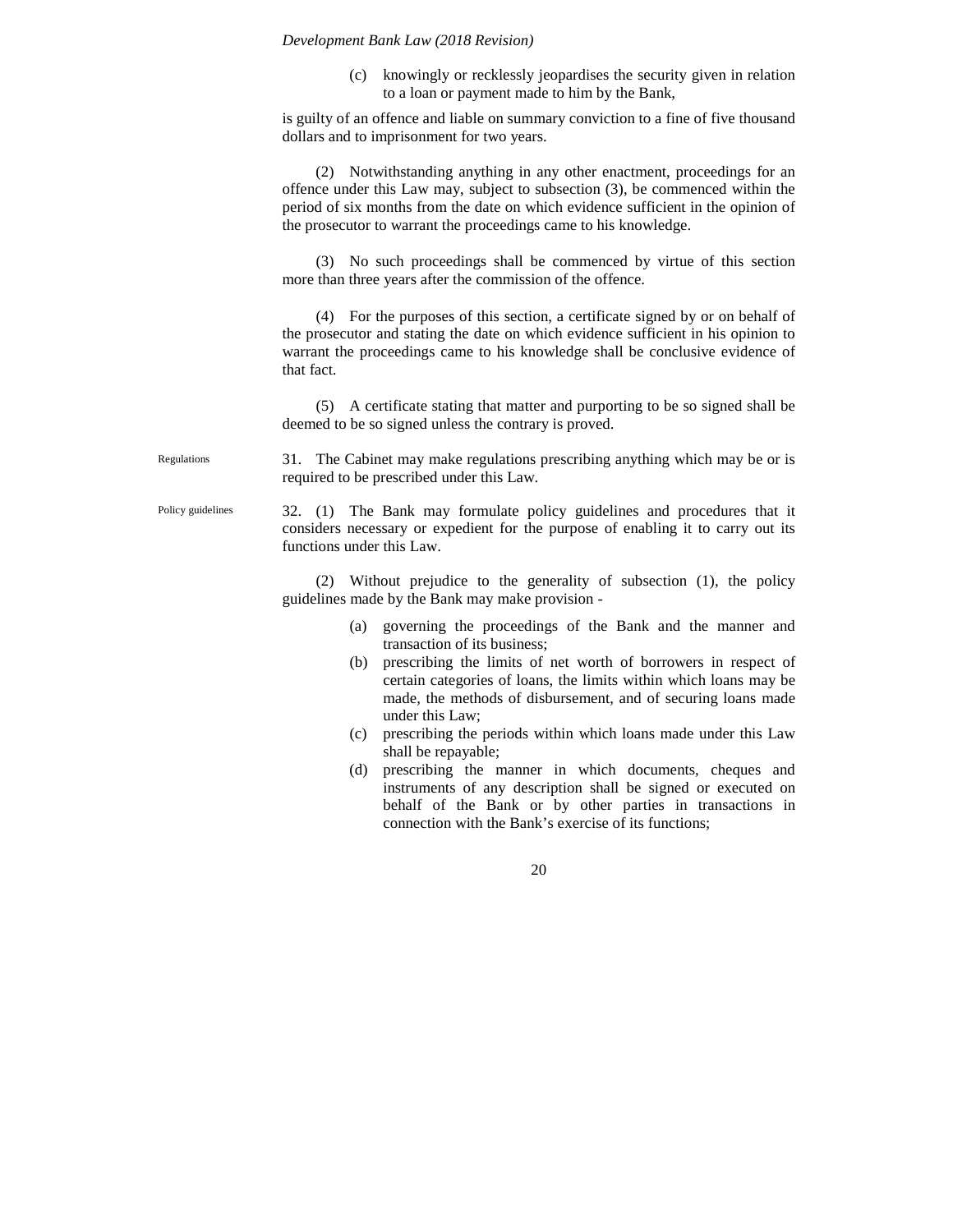- (e) prescribing the circumstances in which officers may receive travelling and subsistence allowances and fixing the rates of such allowances; and
- (f) imposing fees in such cases as may be determined by the Bank.

33. (1) Notwithstanding that a loan granted or guaranteed by the Bank may not have been secured, the Bank may, if a borrower defaults in respect of a loan granted or guaranteed by the Bank, appoint a receiver in respect of the business in connection with which the loan was granted or guaranteed, and a receiver so appointed shall have the powers of a receiver prescribed by or under this Law.

(2) A person appointed by the Bank to be a receiver shall also be the manager of the business in respect of which the loan was granted or guaranteed, and the effect of such an appointment shall be the same as if the person had been appointed by the court to be a receiver and manager of the business.

(3) No person appointed by the Bank to be a receiver or a receiver and a manager shall be considered to be an officer of the court.

34. The transitional provisions set out in the Third Schedule shall have effect. Transitional provisions

Power of Bank to appoint a receiver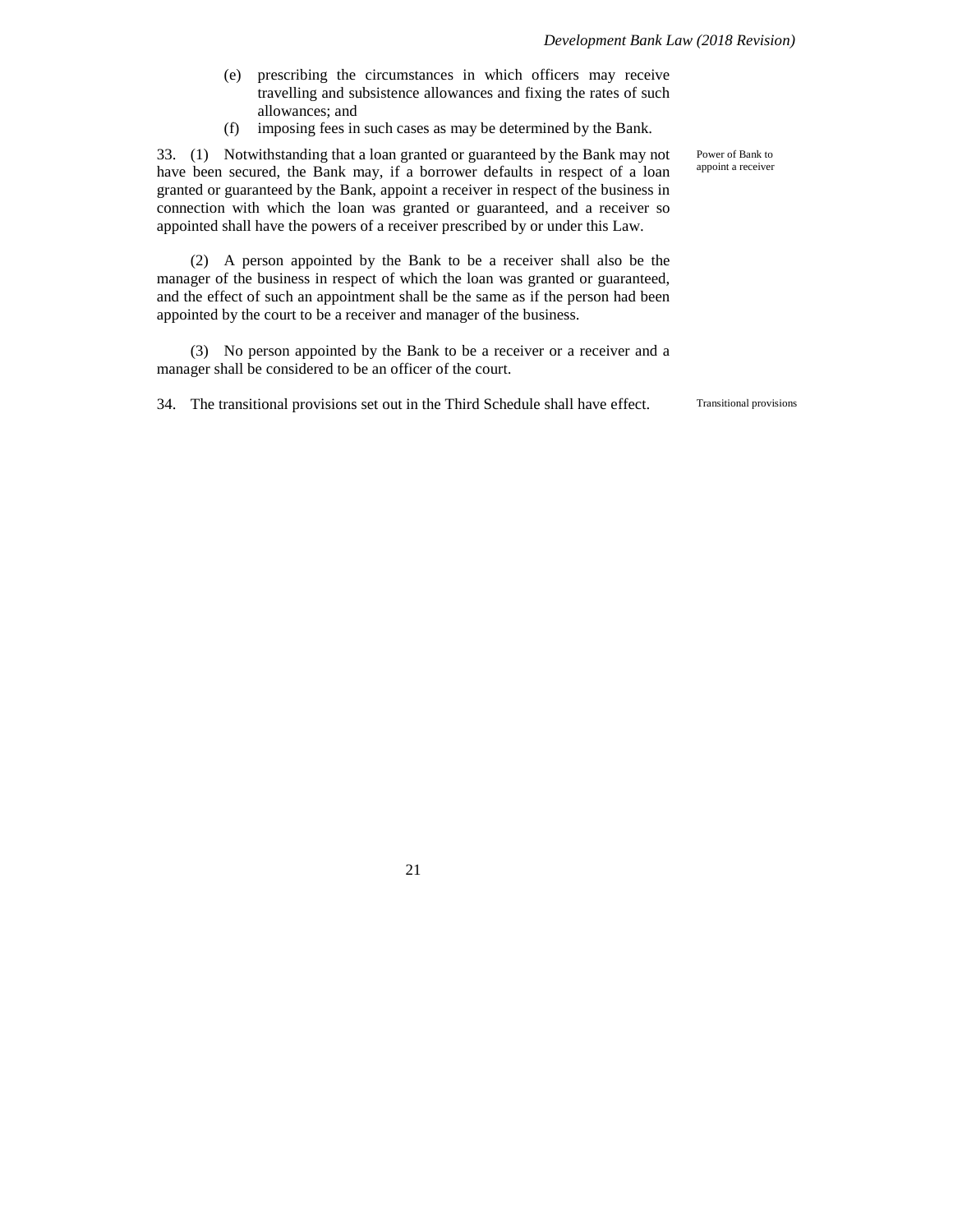### **FIRST SCHEDULE**

(section 4)

### **CAYMAN ISLANDS DEVELOPMENT BANK**

#### **Board of Directors**

#### **Appointment and tenure of directors**

1. Prior to appointing any person to be a director of the Board, the Cabinet shall be satisfied that the person will have no financial or other interest likely to affect prejudicially the exercise of that person's functions as a director, and the Cabinet may require a person whom the Cabinet proposes to appoint to give to the Cabinet such information as the Cabinet considers necessary for that purpose.

- 2. (1) The Cabinet shall appoint
	- (a) two directors of the Board who, in the opinion of the Cabinet, are persons qualified for appointment as having had experience and shown capacity in financial management and administration or law or who, are persons qualified for appointment as having had experience and shown capacity in matters relating to the Bank's functions; and
	- (b) five directors of the Board who, in the opinion of the Cabinet, are persons qualified for appointment as having had experience and shown capacity respectively in -
		- (i) accounting;
		- (ii) banking;
		- (iii) finance:
		- (iv) economics; and
		- (v) industry.

(2) The Cabinet shall appoint one of the two directors appointed under subparagraph (1) (a) as chairman of the Board and the other such director as deputy chairman.

(3) A member of the Legislative Assembly shall not be eligible for appointment as a director.

- 3. The general manager shall be present at each meeting of the Board unless
	- (a) he has obtained leave of absence from the chairman; or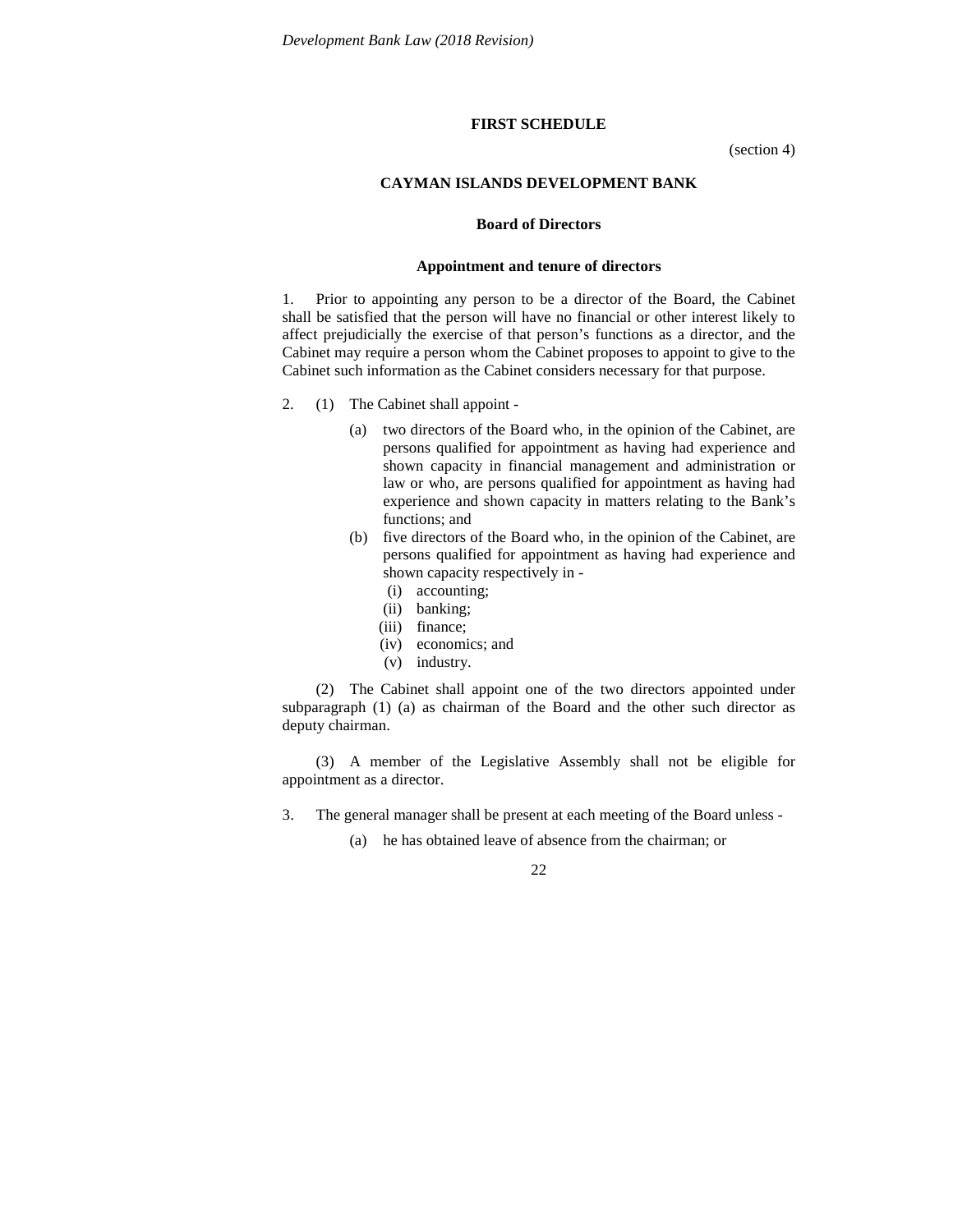(b) he is incapacitated by illness.

4. (1) The directors of the Board shall hold and vacate office in accordance with the terms of their appointment, subject to the following provisions.

(2) A director may be appointed to hold office for a term not exceeding two years.

(3) A director shall be eligible for reappointment but shall not hold office for more than four consecutive years.

(4) A director may at any time, by notice in writing addressed to the Minister, resign his office.

(5) The Cabinet may terminate a person's appointment as a director of the Board if he is satisfied that -

- (a) he has been adjudged bankrupt;
- (b) he is incapacitated by reason of physical or mental illness;
- (c) he has been absent from meetings of the Board for a period longer than three consecutive months without the consent of the chairman of the Board; or
- (d) he is otherwise unable or unfit to discharge the functions of a member of the Board or is unsuitable to continue as director.

(6) Where any director ceases to be a director before the normal expiration of his office, the Cabinet, in accordance with this Law, may appoint another person to hold that office until the time that the director's office would have expired.

## **Disclosure of interests**

5. (1) Where a director or a member of any committee of the Board is in any way directly or indirectly interested in -

- (a) a proposal made or proposed to be made to the Bank or that committee in connection with the making of any grant or loan under this Law; or
- (b) a contract made or proposed to be made by the Bank,

he shall disclose the nature of his interest at a meeting of the Board or the committee as soon as possible after the relevant circumstances have come to his knowledge.

(2) Any disclosure so made by such a director shall be recorded in the minutes of the meeting at which it is made, and the director making it shall not

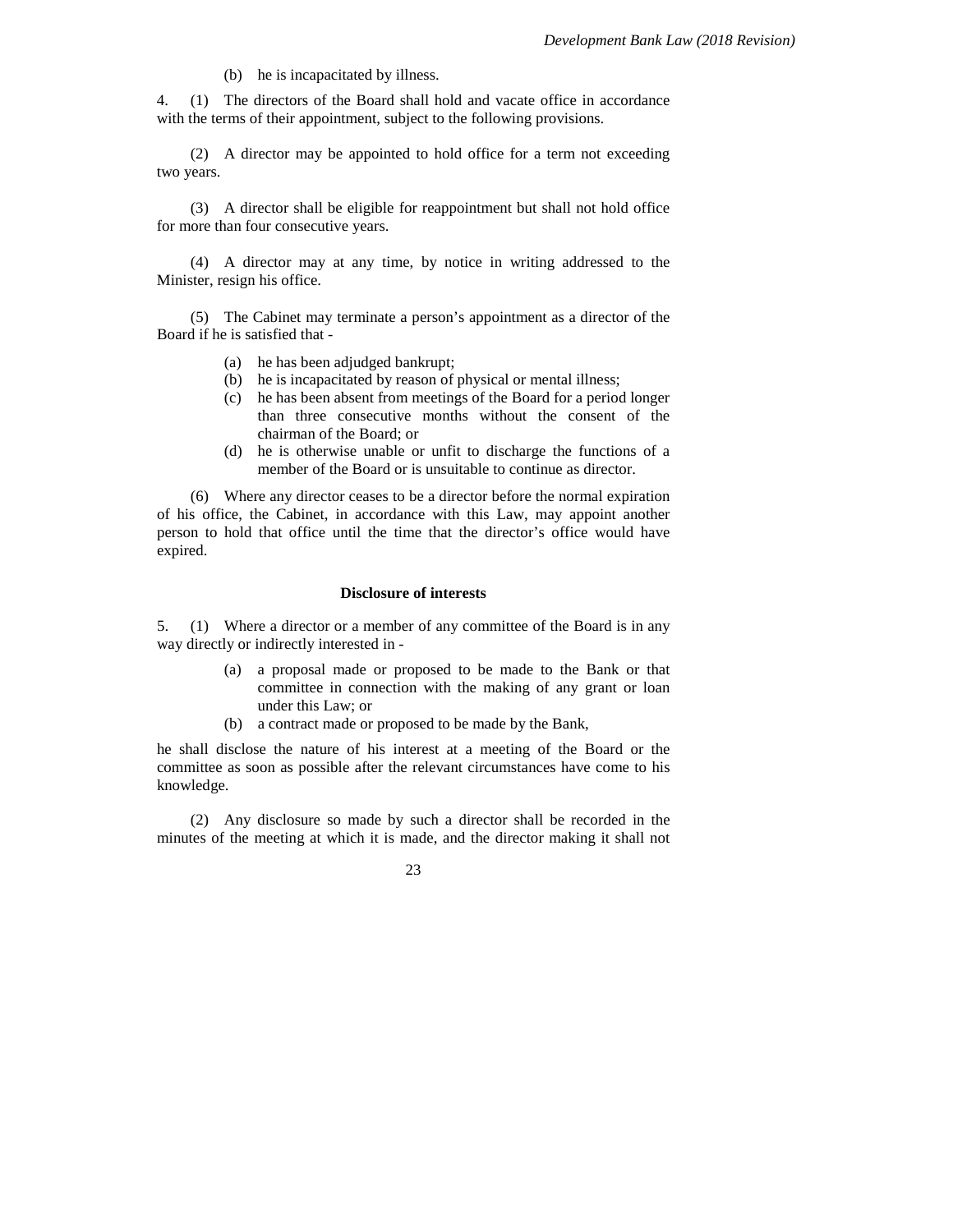vote on the matter and, unless the Board otherwise directs, such director shall not be present at, or take part in the proceedings of, any meeting at which the contract or proposal is being discussed or decided by the Board.

## **Proceedings**

6. (1) The Board shall meet at least once every three months and at such other times as may be necessary or expedient for the transaction of the business of the Bank, and such meetings shall be held at such place and time and on such days as the Board may, from time to time, determine.

(2) The chairman shall call a meeting of the Board if so directed by the Minister or if requested to do so in writing by three directors; and such a direction or request must include a statement of the agenda proposed for the meeting.

(3) If the chairman refuses to convene a special meeting of the Board upon request or neglects to convene the meeting as requested, a meeting of the Board may be convened by the directors making the request.

(4) Subject to subparagraphs (5) and (6), chairman shall preside at all meetings of the Board.

(5) In the absence of the chairman, the deputy chairman shall preside and perform the functions of the chairman.

(6) In the absence of both the chairman and the deputy chairman, the directors present shall elect one of their number to preside and perform the functions of chairman of the meeting provided there is a quorum.

(7) In the case of an equality of votes at any meeting, the person who is chairman at that meeting shall have a second or casting vote.

7. Subject to paragraph 6, the quorum of the Board and of any committee of the Board shall be a simple majority of the directors appointed for the time being to the Board or committee.

8. The validity of any proceedings of the Board shall not be affected by any vacancy among the directors of the Board or by any defect in the appointment or any disqualification of any of the directors of the Board.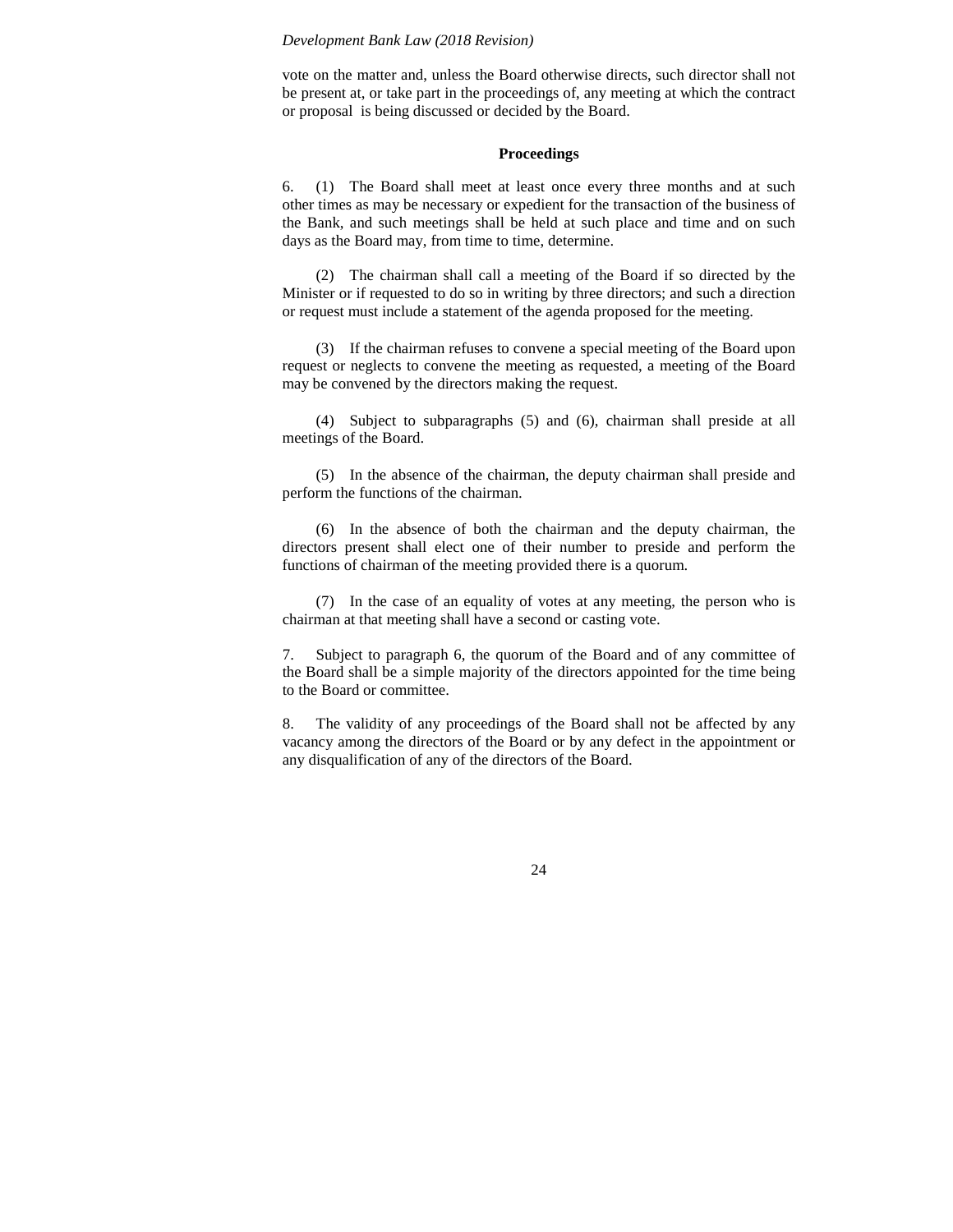## **Committees of Board**

9. (1) For the purpose of advising or assisting the Board in the performance of any of its functions, the Board may appoint such committee as the Board determines is appropriate.

(2) Each committee appointed by the Board shall consist of at least two directors of the Board together with such other persons as the Board determines is appropriate for the purpose in respect of which the committee is appointed.

(3) On receipt of advice from any of its committees the Board shall decide whether or not to adopt that advice, in whole or in part or with such modifications (including additions) as the Board thinks fit.

#### **Remuneration, etc., of directors**

10. (1) The Bank may pay to its directors and the members of any of its committees such remuneration (whether by salary or fees) and such reasonable allowances in respect of expenses properly incurred by them in the performance of their duties, as the Bank may, with the prior consent of the Cabinet, determine.

(2) In this paragraph -

"members", in respect of members of any committee of the Board, includes members of a committee who are not also directors of the Board.

### **Authentication and authenticity of documents**

11. (1) The application of the seal of the Bank shall be authenticated by the signature of the Chairman, or some other director authorised by the Board to do so on its behalf, together with the signature of some other member, officer or servant of the Bank so authorised.

(2) All instruments, contracts and other documents issued by the Bank, other than those required by law to be under seal, and all decisions of the Bank, shall be signed by the chairman or some other member, officer or servant of the Bank authorised to do so on its behalf.

(3) Minutes of the proceedings of each meeting of the Board and each meeting of a committee of the Board shall be kept in such form as the Board determines, and shall be confirmed as soon as practicable at the next following meeting of the Board or that committee by the chairman of the Board or other person who presided at the meeting at which the minutes were taken.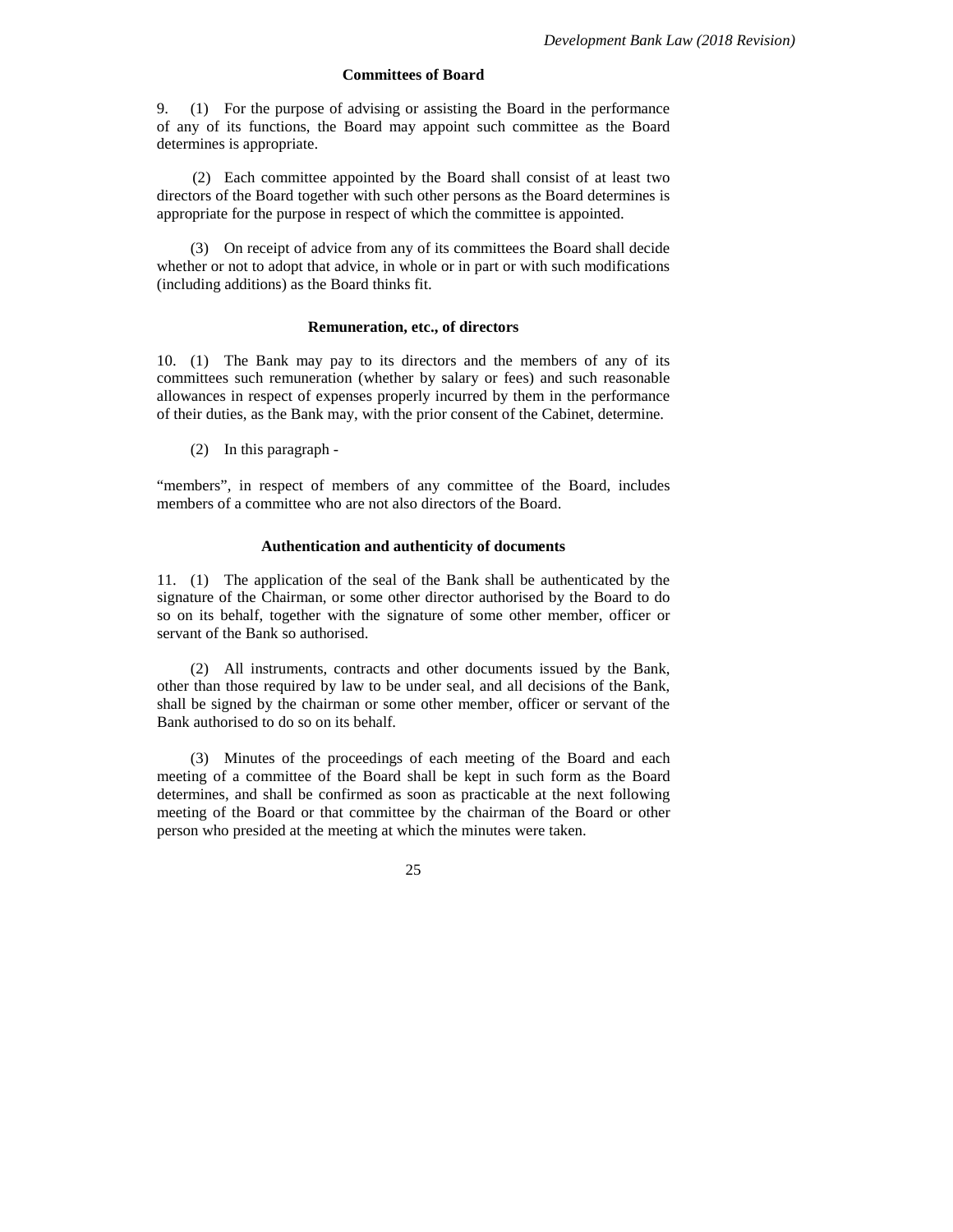(4) Any document purporting to be an instrument issued by the Bank, and to be sealed or signed on behalf of the Bank in accordance with this paragraph, shall be received in evidence and shall be deemed to be such an instrument without further proof unless the contrary is shown.

## **Use of Government facilities**

12. In carrying out its functions under this Law, the Bank may, with the approval of the Cabinet, enter into arrangements with any department of the Government for the use of the personnel, facilities and services of that department to any extent not incompatible with that department's operation.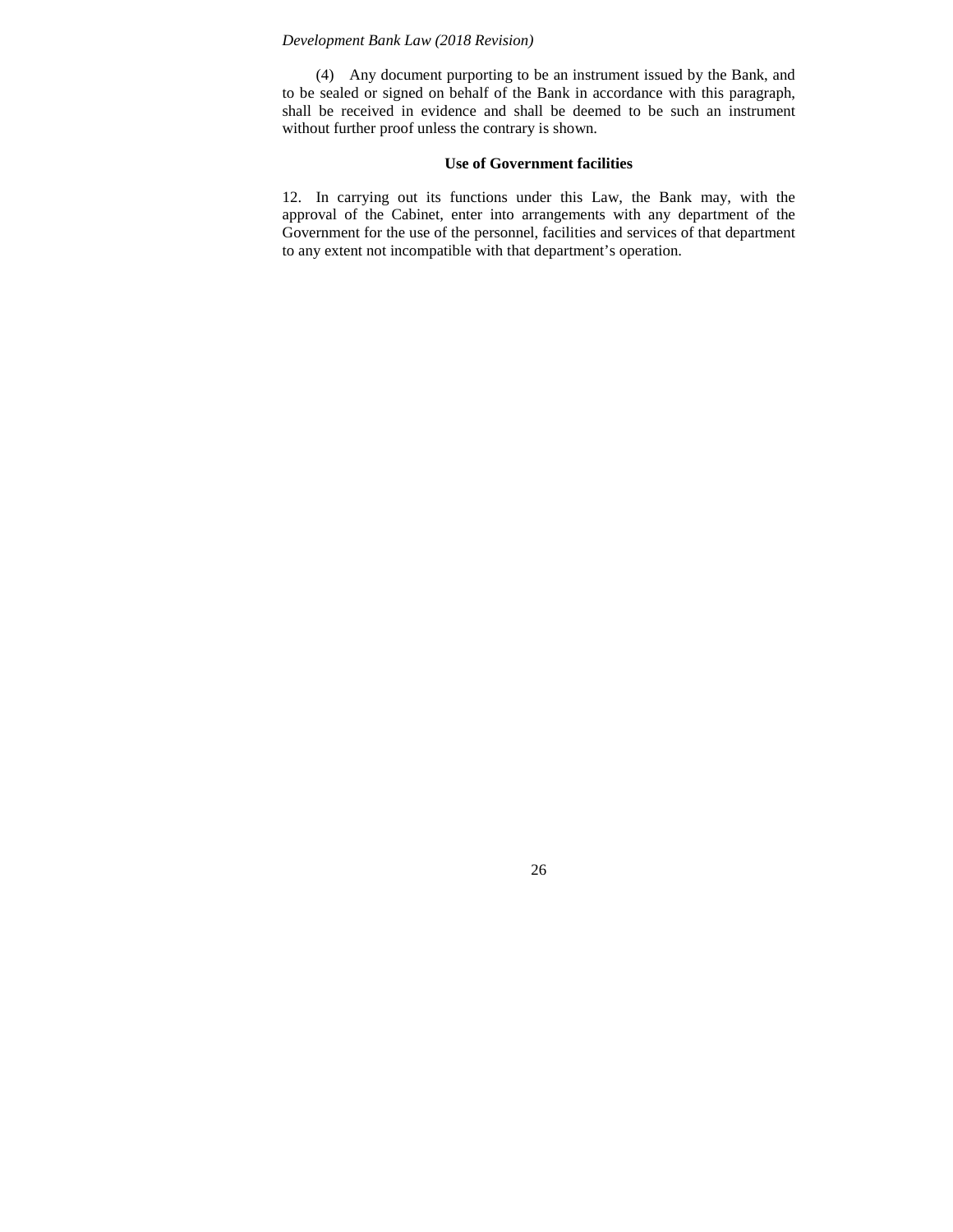### **SECOND SCHEDULE**

(section 9)

### **POWERS AND FUNCTIONS OF AGRICULTURAL AND INDUSTRIAL DEVELOPMENT BOARD AND HOUSING DEVELOPMENT CORPORATION HEREBY TRANSFERRED TO AND VESTED IN BANK**

1. Former powers and functions of Agricultural and Industrial Development Board -

- (a) promoting the carrying on of agricultural and industrial activities by bodies or individuals, and for that purpose to establish, expand or promote the establishment of such activities either under the control, partial or otherwise, of the Agricultural and Industrial Development Board or independently and giving assistance to such bodies or individuals appearing to such Board to have facilities for the carrying on of any such activities, including financial assistance by the taking up of share or loan capital, direct loan or the issuing of a guarantee or otherwise;
- (b) entering into such arrangements as it thinks fit to assist suitable persons to pursue such courses of education as may be approved by the Education Council established by section 7 of the Education Law, 2016;

Law 48 of 2016

- (c) carrying on any such activities in association with other bodies or persons (including Government authorities) or as managing agents or otherwise on their behalf;
- (d) entering into any transaction (whether or not involving expenditure, borrowing, granting of loans or guarantees or investment of money) and acquiring or disposing of property or rights calculated to facilitate the proper discharge of its functions;
- (e) appointing such agents as the Agricultural and Industrial Development Board may consider necessary;
- (f) paying any fees, expenses, costs, or other expenditure properly incurred or accepted by it in the discharge of its functions;
- (g) exercising such other like powers as the Cabinet may, from time to time, confer upon it by notice published in the Gazette; and
- (h) exercising such supplementary powers as may be necessary or expedient in achieving the above.
- 2. Former powers and functions of the Housing Development Corporation
	- (a) acquiring, managing and disposing of land;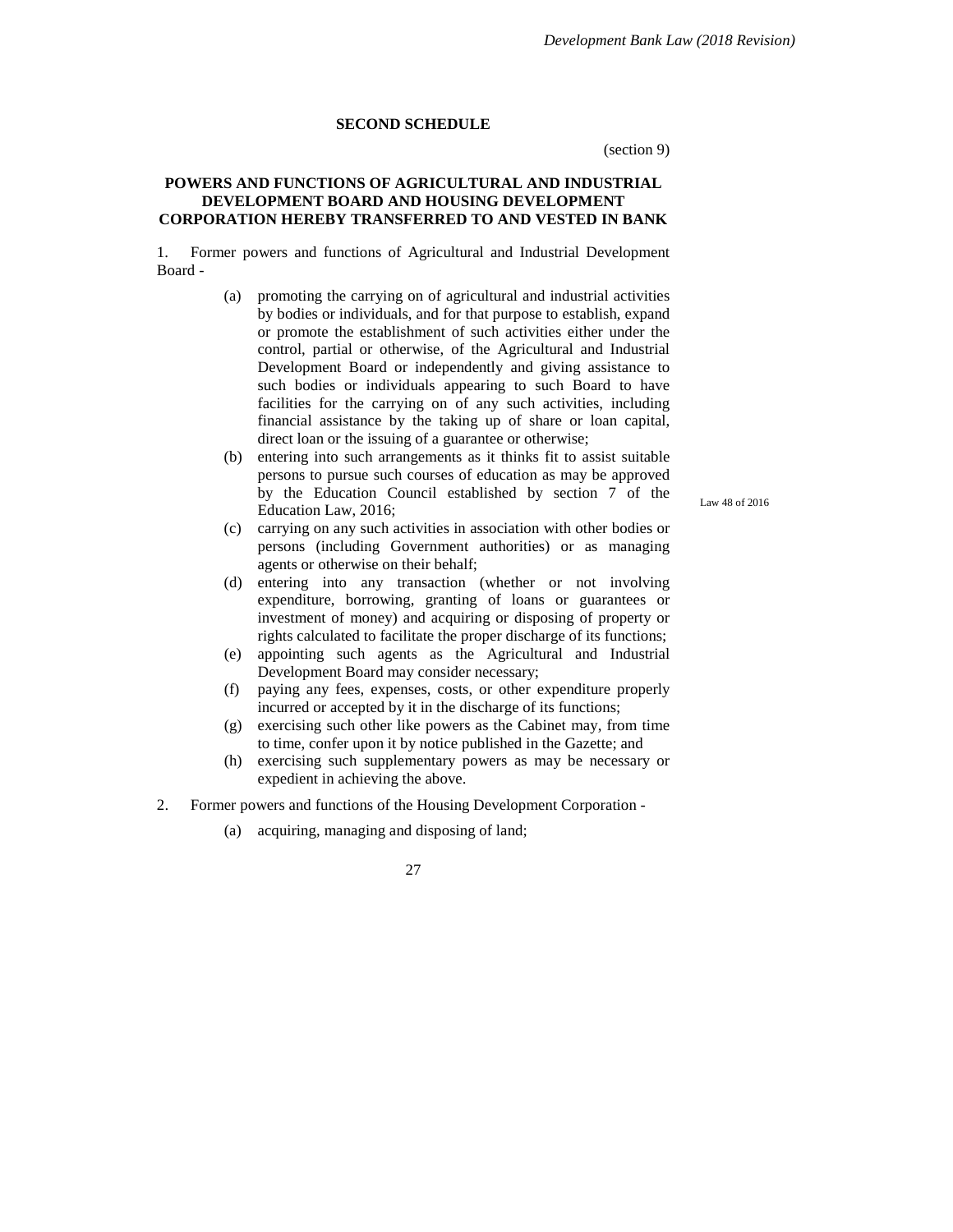- (b) directly, or through other persons or the Government, laying out, constructing and maintaining buildings and carrying out such other building and engineering operations as may appear to it to be necessary or desirable in, over or under land;
- (c) carrying on any business or undertaking for housing development;
- (d) making arrangements with other persons for the purpose of enabling them to provide housing or finance therefor;
- (e) engaging in any other activity designed to promote housing development;
- (f) providing, and making available for purchase, leasing or renting, houses of all kinds;
- (g) making available moneys for the purpose of financing the building and acquisition of houses upon such terms and conditions as the Housing Development Corporation may decide;
- (h) carrying on any business incidental or conducive to the achievement of any of the functions of the Housing Development Corporation, including but not limited to the business of builders, contractors, insurers, real estate managers and land agents; and
- (i) carrying out periodic surveys for the information of the Minister into -
	- (i) the housing requirements of the Islands;
	- (ii) sources of funding for mortgage finance in the Islands; and
	- (iii) improved and less costly methods of house construction.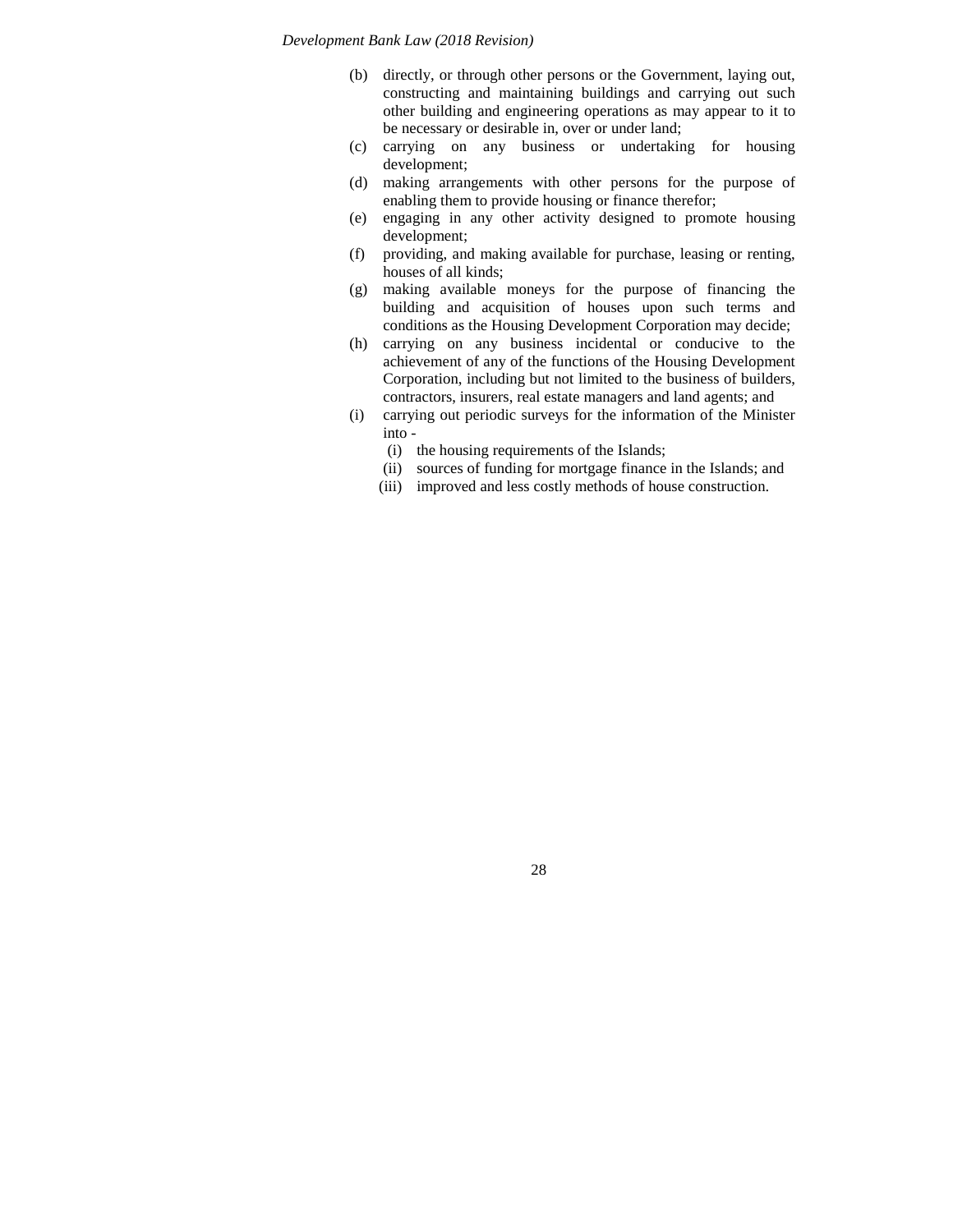### **THIRD SCHEDULE**

(section 34)

## **TRANSITIONAL PROVISIONS**

#### **Transfer of property, rights and liabilities**

- 1. As at the 1st March, 2002
	- (a) all lands and property of every kind vested immediately before that date in the Agricultural and Industrial Development Board and the Housing Development Corporation are transferred to and vested in the Bank in the same manner and for the same estate as previously held by such Board and Corporation;
	- (b) all rights, powers, privileges and advantages and all liabilities and other obligations to which immediately before that date the Agricultural and Industrial Development Board and the Housing Development Corporation are entitled or subject as the case may be are transferred to and conferred or imposed upon the Bank for the purpose of this Law.

2. Any reference in any deed, contract, hypothecation, obligation, security or other document to the Agricultural and Industrial Development Board and the Housing Development Corporation shall, from that date, be construed as a reference to the Bank.

3. Without limiting the generality of paragraph 1, all monies and other assets standing immediately prior to that date to the credit of the Agricultural and Industrial Development Board and the Housing Development Corporation in relation to any loans or loan agreements made by the Agricultural and Industrial Development Board and the Housing Development Corporation shall be deemed to be transferred to and are vested in the Bank, and the right to recover and receive all monies due to the Agricultural and Industrial Development Board and the Housing Development Corporation in connection with or in relation to the said loans and loan agreements immediately prior to that date or which would hereafter become due to the said bodies had this Law not come into operation shall be deemed to be transferred to and is hereby vested in the Bank.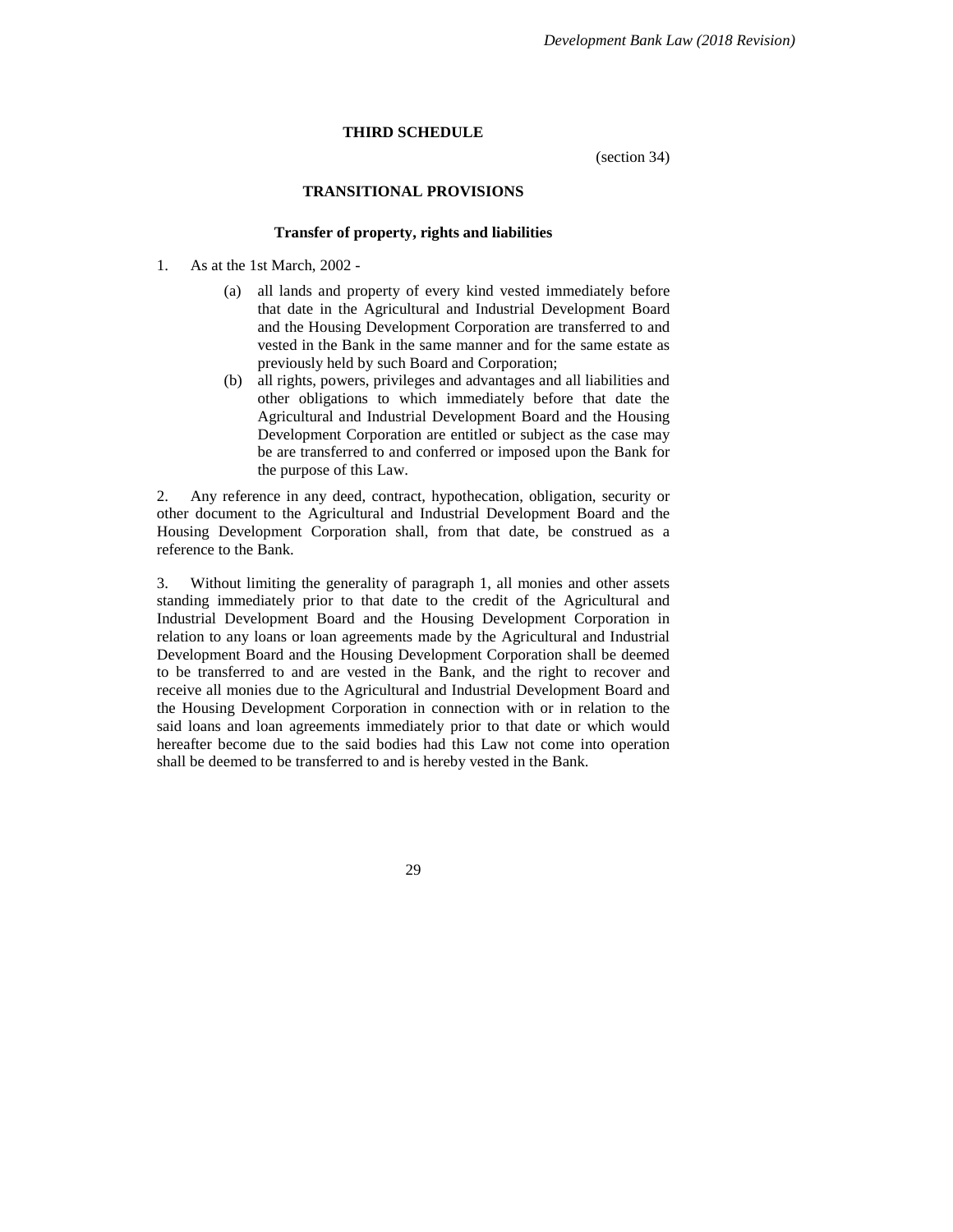### **Transfer of contracts of employment**

4. Every person employed by the Agricultural and Industrial Development Board and the Housing Development Corporation before that date shall, with effect from that date, be deemed to be appointed to the Bank on the same terms and conditions as those on which that person was employed by the former Board and Corporation respectively, and such person's employment shall be deemed for all purposes to be continuing uninterrupted employment.

#### **Pension schemes**

5. Any pension scheme maintained by the Agricultural and Industrial Development Board and the Housing Development Corporation immediately before that date shall be deemed to be a pension scheme provided by the Bank under section 5(4)(c) of this Law and shall continue to be maintained accordingly.

#### **References in enactments and instruments**

6. Any enactment or other instrument passed or made before that date shall have effect as if any reference to the Agricultural and Industrial Development Board and the Housing Development Corporation were a reference to the Bank.

### **Effect of repeals**

7. Anything done by or in relation to the Agricultural and Industrial Development Board and the Housing Development Corporation and having effect immediately before that date shall, so far as is required for continuing its effect thereafter, be treated as if it had been done by or in relation to the Bank; and anything then in the process of being done by or in relation to the Agricultural and Industrial Development Board or the Housing Development Corporation (including any legal proceedings then pending to which either of those bodies are a party) may be continued by or in relation to the Bank.

#### **Statutory Accounts**

8. The period beginning with the 1st January preceding the date of the transfer referred to in paragraph 1 of this Schedule and ending with the day before the date of that transfer shall be the last financial year of the Agricultural and Industrial Development Board, and the period beginning with the 1st July preceding the date of the transfer referred to in paragraph 1 of this Schedule and ending with the day before the date of that transfer shall be the last financial year of the Housing Development Corporation.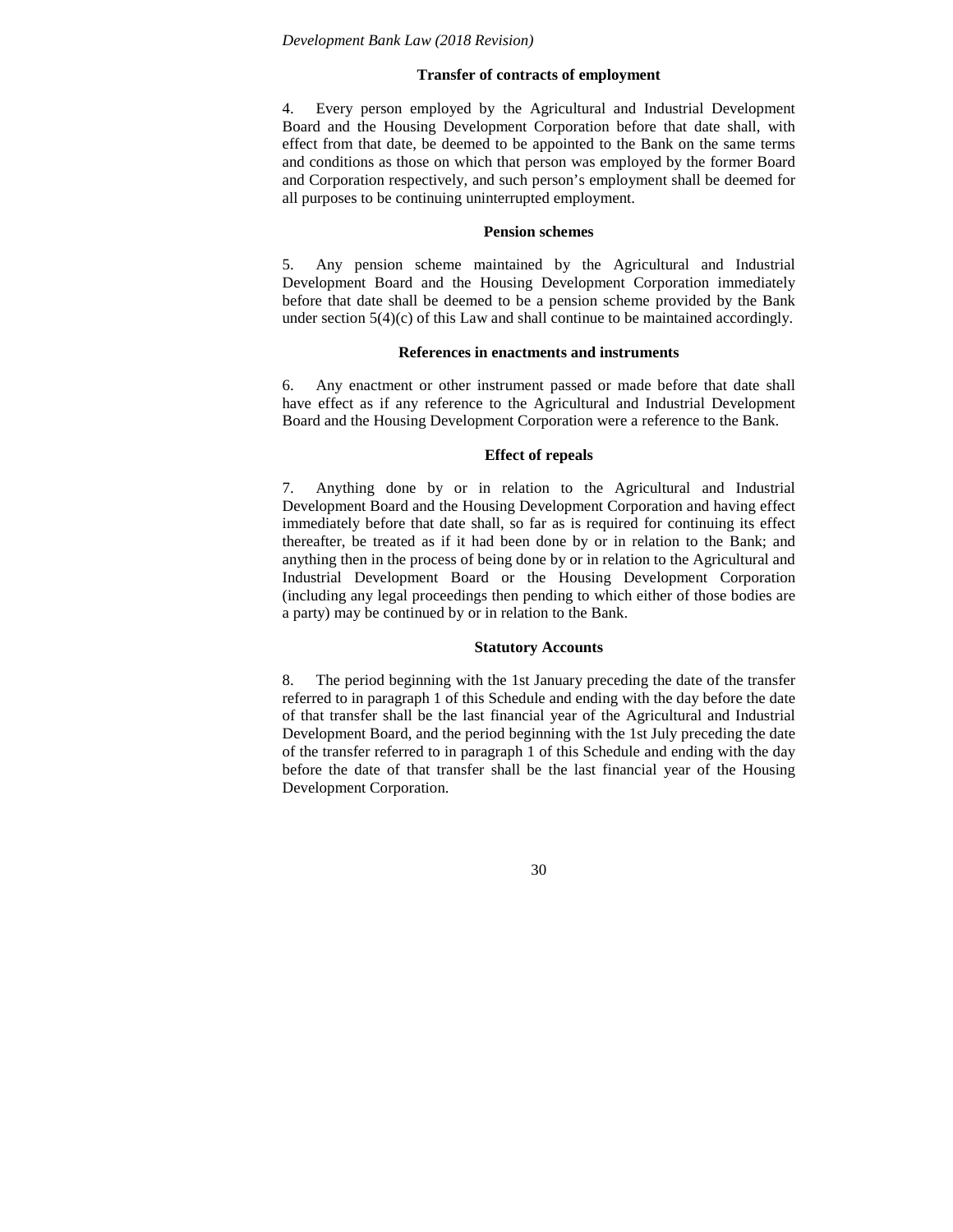2018 Revision

## **Land Registration**

9. (1) This paragraph applies where any registered land in the Islands is transferred under paragraph 1 of this Schedule.

(2) The transferee shall be entitled to be registered as proprietor in place of the transferor on an application made in that behalf to the Registrar of Lands.

(3) On an application under sub-paragraph (2), the transferee shall supply to the Registrar such information and produce to him such documents as he may require for the purpose of enabling him to deal with the application.

(4) From the date of the transfer referred to in paragraph 1 of this Schedule, section 117(1) of the Registered Land Law (2018 Revision) shall apply in relation to any person registered in place of the transferor as it applies in relation to any person registered in place of a deceased proprietor, but with the omission of the words "Subject to any restriction on his power of disposing of the land, lease or charge contained in his appointment,".

Publication in consolidated and revised form authorised by the Cabinet this 13th day of March, 2018 .

> Kim Bullings Clerk of the Cabinet